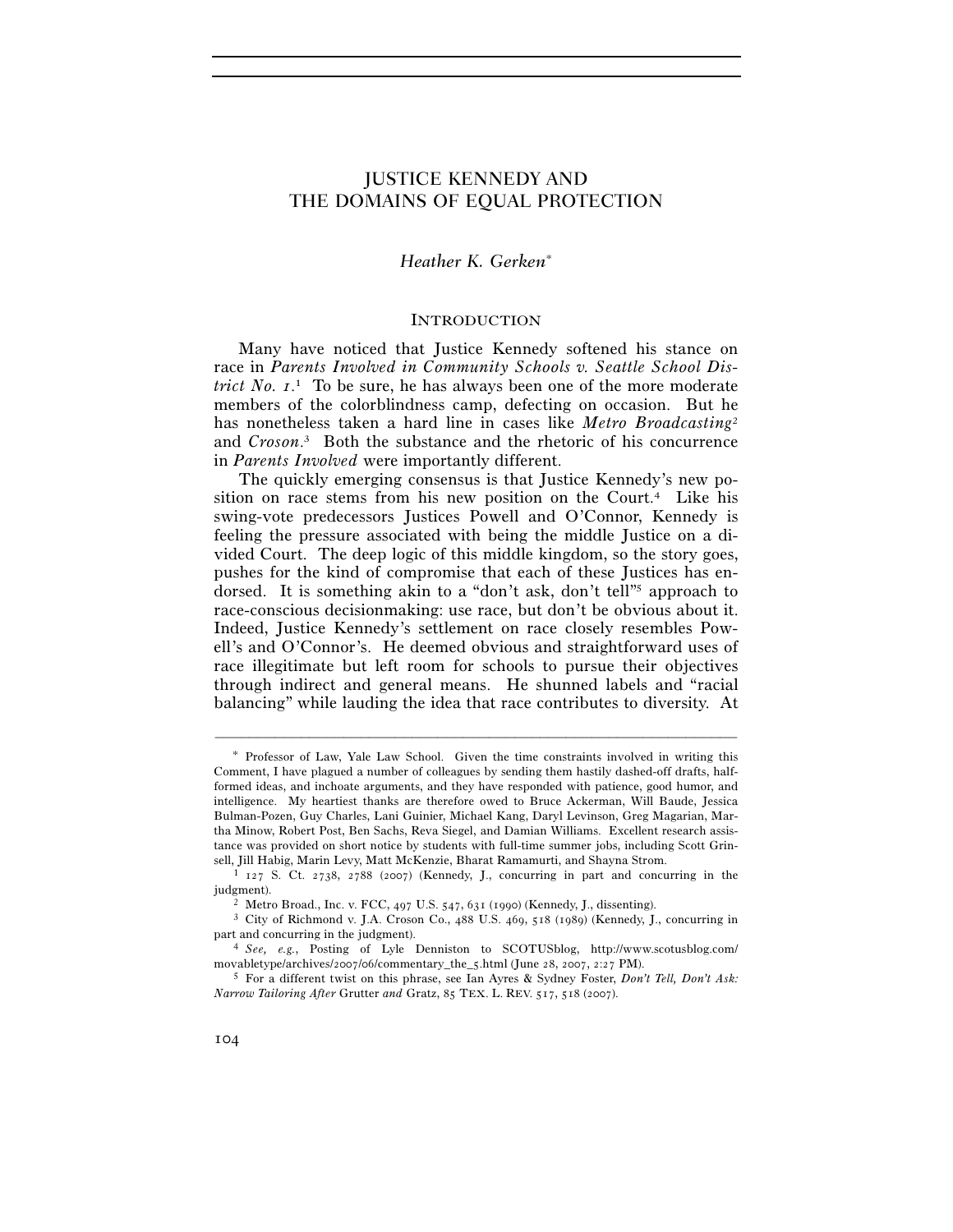first glance, it all seems conventional and pat. The conventional view, in short, is that the story of Justice Kennedy's concurrence begins with *Bakke*6 and *Grutter*. 7

I disagree. While Justice Kennedy's new role as a swing vote surely helps explain his opinion in *Parents Involved*, his "settlement" on race is recognizably different from the terrain once occupied by Justices Powell and O'Connor. The "don't ask, don't tell" approach to race is the compromise of a pragmatist. But Justice Kennedy has always been an idealist, and his concurrence in *Parents Involved* is an idealistic opinion. He speaks in the cadence of a constitutional romantic, not a fact-driven realist. Further, Kennedy relies on indirect and general race-conscious strategies for different reasons than Powell and O'Connor do. And while he seems more open to embracing a positive vision of race and thinking about the state's inevitable role in constructing identity, his vision may also be more tied to context and less generalizable across cases.

To identify the precise contours of Kennedy's settlement on race, we should begin not with *Bakke* or *Grutter*, but with *League of United Latin American Citizens (LULAC) v. Perry*, 8 a voting-rights decision issued last year. There Justice Kennedy, long hostile to the use of race in redistricting, objected to the dismantling of a majority-minority district on the rather remarkable ground that the Latinos mobilizing there "had found an efficacious political identity."9 Following on *LULAC*'s heels was *Parents Involved*, where Justice Kennedy suggested that racially drawn attendance zones and race-conscious school siting decisions — both variants of race-conscious districting — represent appropriate means for local schools to deal with the problem of racial segregation.10 Both of these positions run directly contrary to Justice Kennedy's prior equal protection jurisprudence.<sup>11</sup>

<sup>&</sup>lt;sup>6</sup> Regents of the Univ. of Cal. v. Bakke, 438 U.S. 265 (1978).<br><sup>7</sup> Grutter v. Bollinger, 539 U.S. 306 (2003). For comparisons between Kennedy's opinion and *Bakke*/*Grutter*, see, for example, Posting of Jack M. Balkin to Balkinization, http://balkin. blogspot.com/2007/06/parents-involved-swan-song-or-bakke-for.html (June 28, 2007, 1:58 PM); and Posting of Pamela S. Karlan to Supreme Court — School Integration, http://scintegration. blogspot.com/2007/07/guest-blogger-new-four-horsemen.html (July 2, 2007, 12:00 PM).<br><sup>8</sup> 126 S. Ct. 2594 (2006).<br><sup>9</sup> *Id.* at 2619.<br><sup>9</sup> *Id.* at 2619.<br><sup>9</sup> *Id.* at 2619.<br><sup>9</sup> *Id.* at 2619.

judgment).<br><sup>11</sup> Justice Kennedy has resoundingly rejected race-conscious districting in every voting-rights

decision to come before him. *See, e.g.*, Miller v. Johnson, 515 U.S. 900, 911–14 (1995). And he has been quite clear on the analytic point — it is the decision to use race, not the obviousness of its use, that is the source of the constitutional harm. *See id.*; *see also Grutter,* 539 U.S. at 389 (Kennedy, J., dissenting) (arguing that a law school cannot evade strict scrutiny by using "the concept of critical mass . . . to mask" its effort to achieve "racial balance").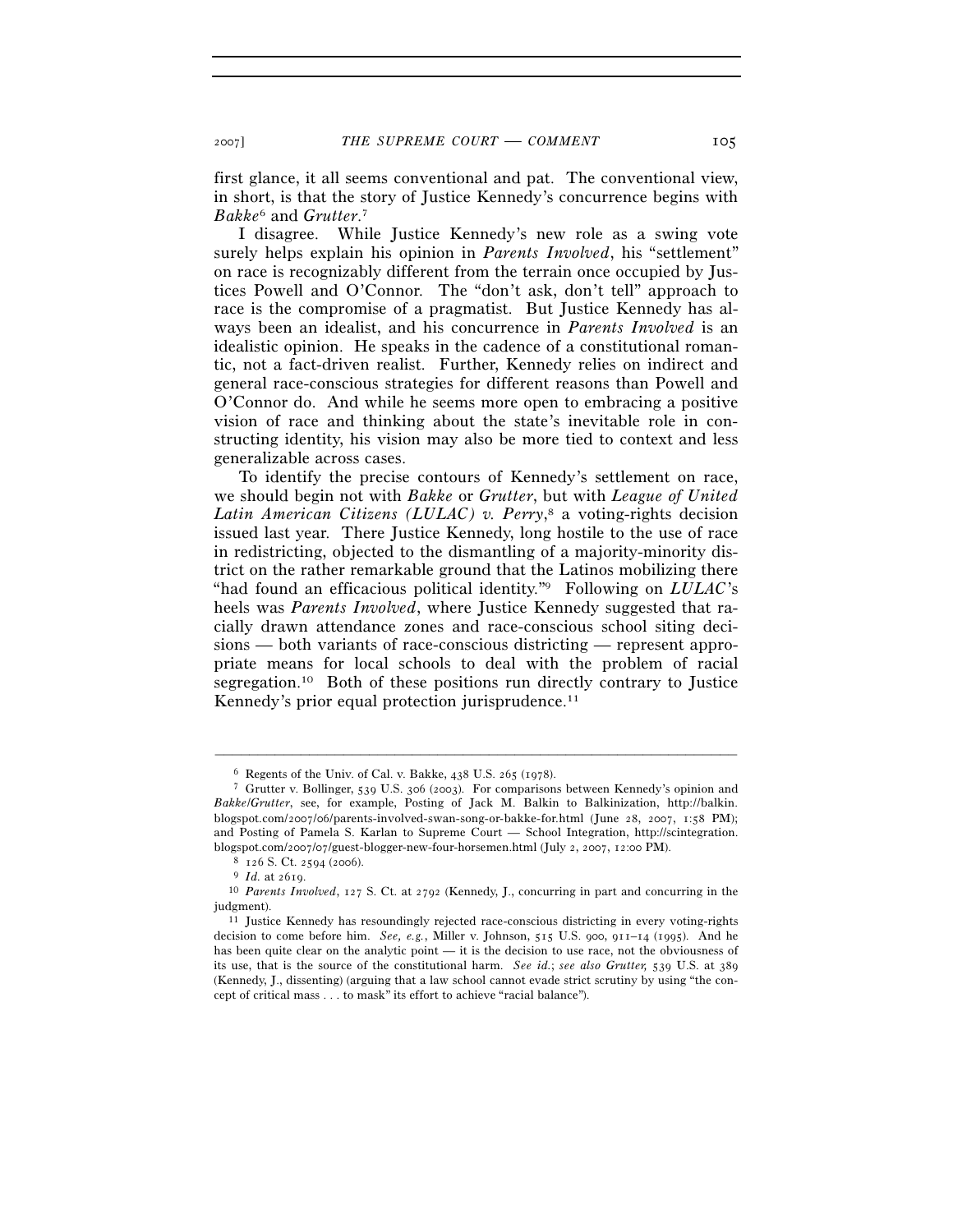These concrete doctrinal reversals were paired with noticeable shifts in Justice Kennedy's views on race. In the electoral context, Justice Kennedy has gone from believing that race is an artificial identity imposed by the state  $-$  and a destructive one at that  $-$  to insisting that the state must maintain certain racially organized political communities. In the schools context, Justice Kennedy has moved from lauding a colorblind approach to brainstorming about the most useful race-conscious strategies the state can use to construct the educational space in which students learn about race.

The link between these cases is not merely the fact that Justice Kennedy has something new to say about race, but the *reason* that he does. In both cases, it is when Justice Kennedy stops talking directly about race that he says something new about it. The novel elements of Kennedy's equal protection jurisprudence — the bits and pieces that do not follow easily from his prior opinions — have less to do with race than the constitutional domain<sup>12</sup> in which each case arose. In describing the voting-rights claim of Latinos in *LULAC*, Justice Kennedy tells the story he has long associated with the electoral domain, one having to do with political agency and expression rather than equality. He speaks in the cadence of the First Amendment, not the Fourteenth.13 Similarly, in evaluating the equal protection claims raised in *Parents Involved*, the novel portions of Justice Kennedy's opinion focus not on race, but on a story Kennedy has long associated with the educational domain — the exceptional role that public schools play in inculcating civic morality. It is a story about what students learn in school, not whether they have an equal opportunity to do so. One could eliminate all references to race in the two opinions and the underlying stories would still make sense.

How is it that *not* talking directly about race has helped Justice Kennedy say something new about it? I believe it has to do with the idea of displacement as a source of power, a phrase Shakespeare scholar Stephen Greenblatt once used to explain why writing about *Macbeth* helped him think more clearly about Iraq.14 It is an idea

<sup>&</sup>lt;sup>12</sup> The term, of course, comes from ROBERT C. POST, CONSTITUTIONAL DOMAINS (1995). To be sure, the domains I identify are different from Post's. *See id.* at  $I-2$  (describing three domains: "community, management, and democracy"). Indeed, in some respects the two "domains" I describe here more closely resemble what Michael Walzer would term "spheres," *see* MICHAEL WALZER, SPHERES OF JUSTICE (1983), as they are tied to a sense of place as well as a particular form of social ordering. *See* Lawrence Lessig, *Post Constitutionalism*, 94 MICH. L. REV. 1422, 1425 (1996) (offering a lucid analysis of the two books and suggesting the notion of "place" as one

means of differentiating between them).<br><sup>13</sup> It is at least not in the cadence of *Justice Kennedy*'s Fourteenth Amendment. One could<br>easily imagine a vision of equal protection that fits the story Justice Kennedy tells.

<sup>&</sup>lt;sup>14</sup> Stephen Greenblatt, Comments at the Yale Law School Legal Theory Workshop (Feb. 15, 2006).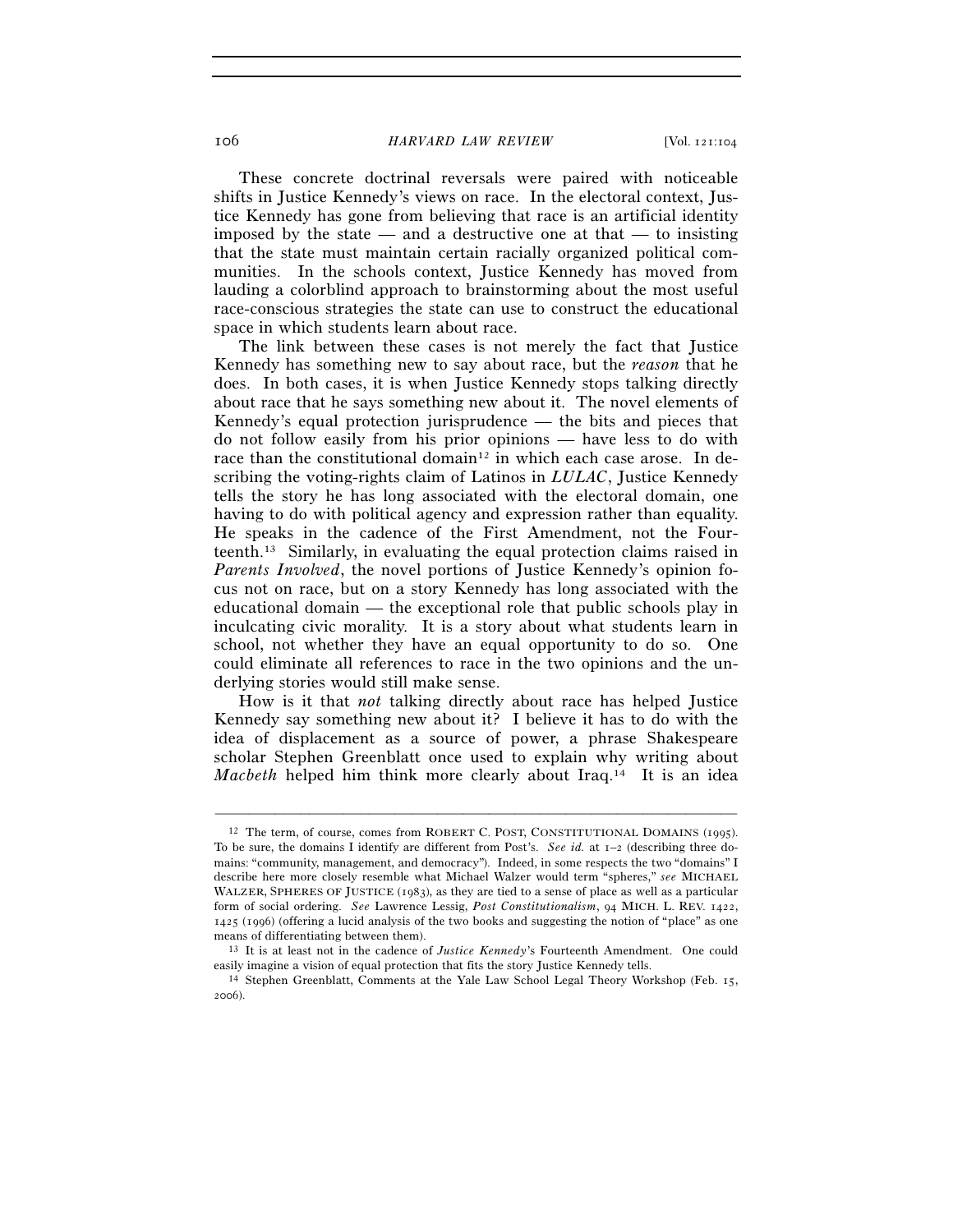with ramifications not only for understanding Kennedy's concurrence, but for thinking about race more generally.

Perhaps we should not be surprised that displacement has served a useful function for Justice Kennedy in the context of race. Lani Guinier has written that race is a "neon light" that can attract our attention away from the real source of a problem.<sup>15</sup> By averting his eyes from the neon light, Justice Kennedy sees something different from the story he has always told about racial essentialism.

In both cases, the story Justice Kennedy associates with the relevant domain — the First Amendment in the electoral context, imparting civic morality in the educational context — serves as a lens. It directs his attention away from his usual narrative about race toward the values he otherwise associates with each domain. Kennedy has long recognized that the political sphere involves robust associational and expressive dimensions, but now he sees how those values connect to racial politics. Kennedy has long thought of schools as institutions for teaching students to be citizens, but now he sees that those lessons extend to interracial relations.

Viewing Kennedy's opinions as domain-centered narratives also exposes an evocative but underdeveloped set of ideas in *LULAC* and *Parents Involved*. Both opinions acknowledge the associational and expressive dimensions of racial identity. Indeed, we see in Kennedy a dawning awareness of the relationship between them — that the choices a state makes in grouping individuals affects the choices individuals make in expressing their identity. A domain-centered narrative, in other words, has brought Kennedy's account of racial identity much closer to the account offered by many scholars.

This Comment will examine this admittedly inchoate but nonetheless intriguing turn Justice Kennedy's jurisprudence has taken. There are dangers, of course, in focusing so heavily on Justice Kennedy's concurrence. Swing Justices tend to spawn a cottage industry purporting to interpret swing opinions but amounting to little more than paeans to the powerful. That is not my intention. I focus on Justice Kennedy simply because, given the state of our judiciary, any new story about race will have to appeal to intellectually open mainstream conservatives. It is thus useful to figure out what has caused Justice Kennedy's thinking to evolve.

It would be foolhardy, however, to suggest that what follows is the only way to read *LULAC* and *Parents Involved* or to wager that these two decisions signal a permanent shift in Justice Kennedy's views. The gloss I offer here is decidedly mine, not Justice Kennedy's; this is

<sup>–––––––––––––––––––––––––––––––––––––––––––––––––––––––––––––</sup> 15 *See* Lani Guinier, *The Supreme Court, 2002 Term—Comment: Admissions Rituals as Political Acts: Guardians at the Gates of Our Democratic Ideals*, 117 HARV. L. REV. 113, 189–90 (2003).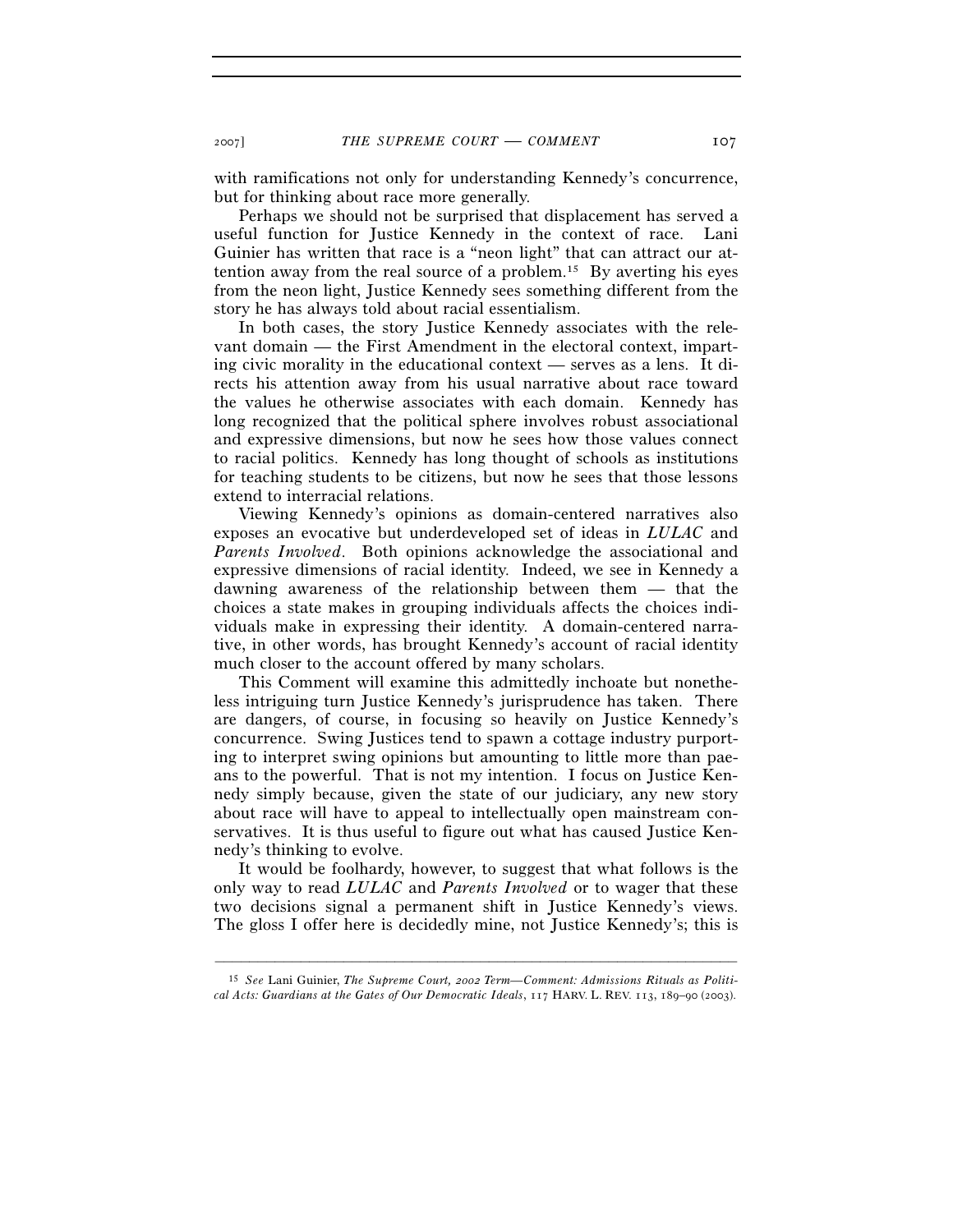an interpretive argument, not a psychoanalytic account. My goal is to identify the new developments in Justice Kennedy's race jurisprudence and try to offer the best account of how they fit together. There is a significant risk that by largely ignoring the anti-essentialist boilerplate in both opinions, I underplay the continuity between these and Justice Kennedy's prior opinions. The parts of his opinion I spin out here represent tentative gestures and initial instincts. Whether the Justice ever pursues them remains to be seen.

Part I describes the new stance Justice Kennedy has adopted in his two most recent race decisions. It argues that the easiest constitutional stories for Justice Kennedy to tell in these cases were not stories about race, but narratives he otherwise associates with each domain. Those stories, in turn, nudge Kennedy in interesting new directions, softening his views on race and race neutrality.

Part II reflects on why Justice Kennedy's jurisprudence has taken this new turn and where we should go from here. Specifically, it asks whether the power associated with displacement extends beyond what I view as a welcome shift in Justice Kennedy's views. Most of us think we already know the story of race. We tell the same story no matter what the domain. But every domain — schools, the marketplace, democracy — has an overarching narrative. What if we tried to fit race within that narrative rather than vice versa? The point here is not that we should stop talking about race, but that by dipping into the vocabularies of different constitutional domains, we might find something new to say, just as Justice Kennedy has. This Comment concludes by offering some brief thoughts on the ways in which a domain-centered approach to equal protection might help us both see nuances in the stories we tell about race and identify the overarching themes that connect them.

## I. OF ELECTIONS AND EDUCATION

This Part analyzes the new developments in Justice Kennedy's story about race and provides an account that makes sense of them. Because I believe that the story of Kennedy's concurrence in *Parents Involved* begins with *LULAC*, not *Bakke* or *Grutter*, I will start there.

## *A.* LULAC

*LULAC*, which involved various challenges to Tom DeLay's middecade redistricting in Texas, was widely expected to be a case about partisan gerrymandering. Instead, the decision turned on section 2 of the Voting Rights Act.16 The Republicans had dismantled a congres-

<sup>16</sup> 42 U.S.C. § 1973 (2000).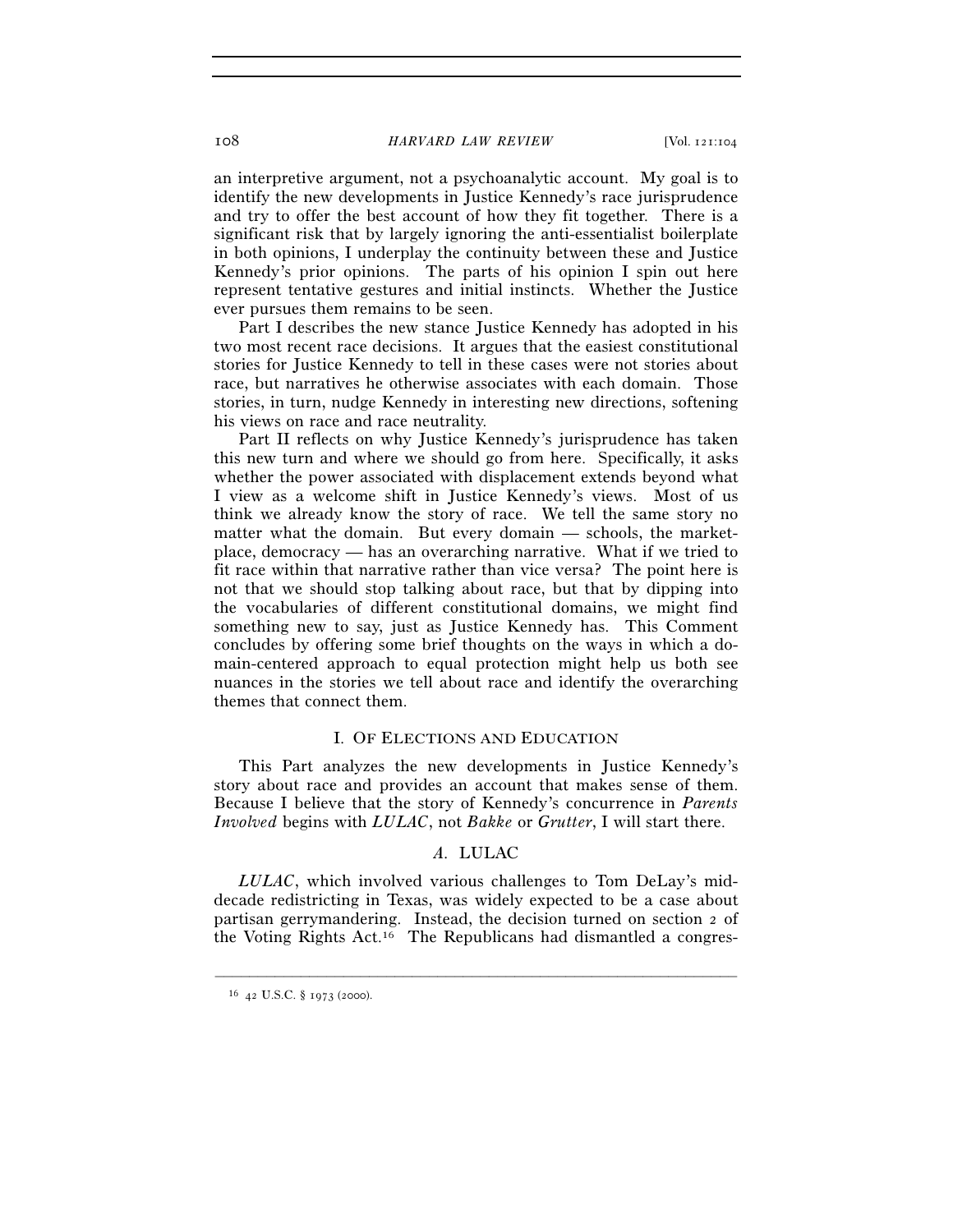sional district, District 23, that had just attained a Latino majority and created a new Latino-majority district elsewhere in the state by way of an offset.17 Their reasons for doing so were straightforward. Latinos in District 23 did not support the Republican incumbent, Congressman Henry Bonilla. In the prior election, he had captured just eight percent of the Latino vote,18 and Republicans were worried that "Latinos would vote Bonilla out of office" if the district were not changed substantially.19 The Court, per Justice Kennedy, held that the decision to dismantle the district violated the Act. It further held that this violation was not remedied by the creation of the offset district.20

*LULAC* is arguably a greater departure from Justice Kennedy's prior jurisprudence than is his concurrence in *Parents Involved*. Until *LULAC*, Justice Kennedy had never voted to find a violation of the Voting Rights Act and had repeatedly expressed reservations about the Act's constitutionality because it required the state to engage in raceconscious districting.21 Justice Kennedy had also consistently signed on to the Court's *Shaw v. Reno*<sup>22</sup> decisions, which struck down many majority-minority districts prior to *LULAC* and whose anti-essentialist underpinnings were in considerable tension with the Act's raceconscious mandates. To be sure, in *LULAC* Justice Kennedy complained vehemently about the offset district in language quite similar to that used to condemn many a majority-minority district under Shaw.<sup>23</sup> But something about the story of District 23 moved him.

Consider Justice Kennedy's striking explanation for finding that Texas had violated the Voting Rights Act: "The Latinos in District 23 had found an efficacious political identity  $\dots$ ."<sup>24</sup> It is a remarkable phrase coming from a Justice who once compared the majority opinion in *Metro Broadcasting* to *Plessy v. Ferguson* on the ground that it endorsed "the demeaning notion that [racial minorities] ascribe to certain 'minority views' that must be different from those of other citizens."25 Even in redistricting cases, when confronted with evidence that whites and racial minorities *in fact* prefer different candidates at the polls,

<sup>&</sup>lt;sup>17</sup> League of United Latin Am. Citizens (LULAC) v. Perry, 126 S. Ct. 2594, 2613 (2006). <sup>18</sup> *Id.* at 2615.

<sup>19</sup> *Id.* at 2615. 20 *Id.* at 2623. 21 *See, e.g.*, Georgia v. Ashcroft, 539 U.S. 461, 491–92 (2003) (Kennedy, J., concurring); Miller v. Johnson, 515 U.S. 900, 926–27 (1995); Johnson v. De Grandy, 512 U.S. 997, 1028–29 (1994)

<sup>(</sup>Kennedy, J., Concurring in part and concurring in the space of his opinion in *Miller v. Johnson*,  $515$  U.S. 900, to  $^{23}$  Justice Kennedy all but lifted passages of his opinion in *Miller v. Johnson*,  $515$  U.S. 900, describe the *LULAC* offset district. *See* Heather K. Gerken, Rashomon *and the Roberts Court*, 68 OHIO ST. L.J. (forthcoming 2007) (manuscript at 14, on file with the Harvard Law School

Library). 24 *LULAC*, 126 S. Ct. at 2619. 25 Metro Broad., Inc. v. FCC, 497 U.S. 547, 636 (1990) (Kennedy, J., dissenting).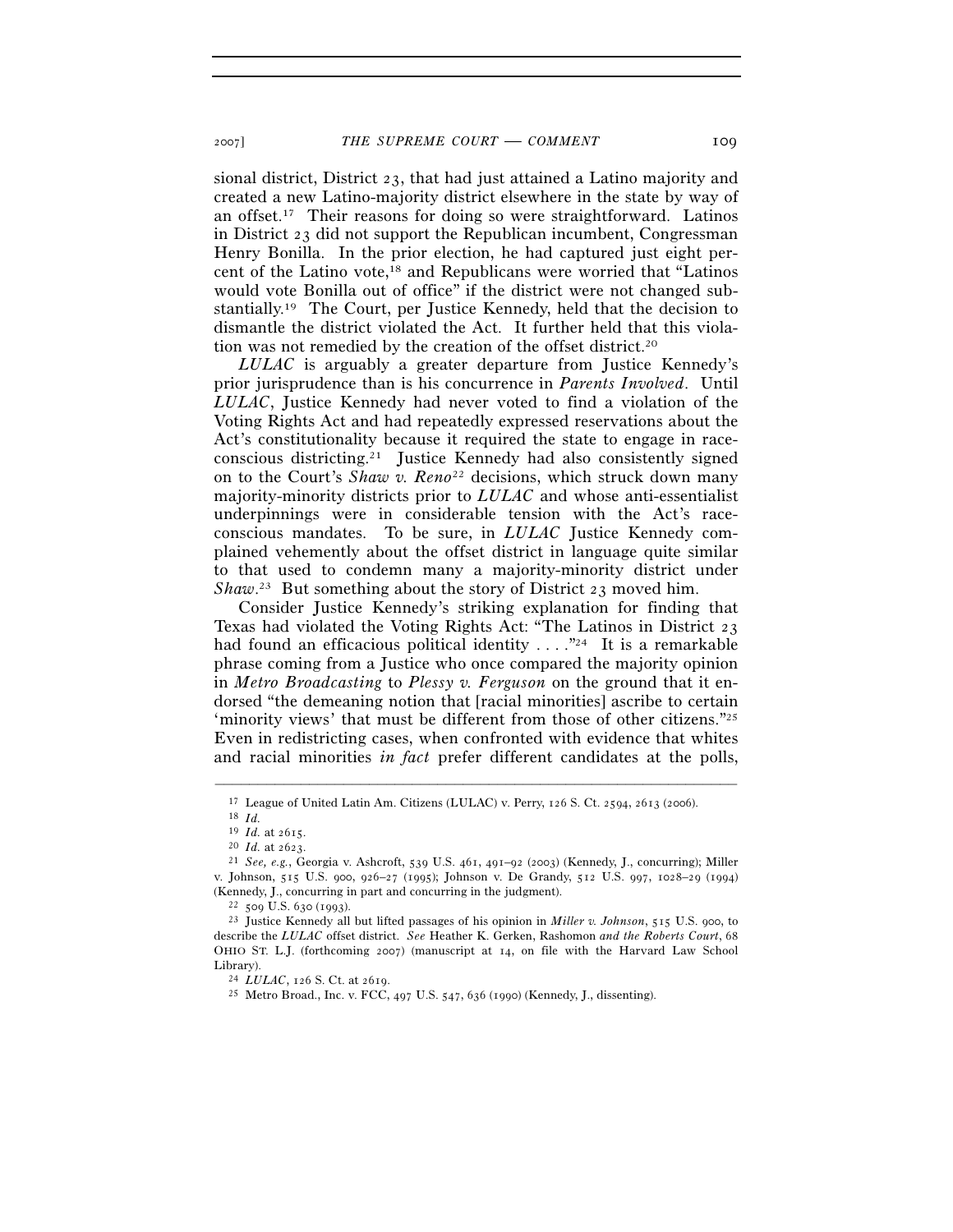Kennedy had always emphasized that "[w]hen the State assigns voters on the basis of race, it engages in the offensive and demeaning assumption that voters of a particular race, because of their race, 'think alike, share the same political interests, and will prefer the same candidates at the polls.'"26

Yet in *LULAC* Justice Kennedy lauded the efforts of Latinos organizing along racial lines and insisted the state could not thwart those efforts. His prior jurisprudence seemed premised on the notion that racial identity is, at best, an artificial construct imposed by the state (and at worst a divisive, destabilizing force). How could a Justice who once doubted whether an authentic racial identity even exists come to the view, let alone celebrate the fact, that the "Latinos in District 23 had found an efficacious political identity"?<sup>27</sup>

Though one should never parse judicial opinions as if they were statutes, I want to dwell a bit on that phrase because I think it offers a clue about the story Justice Kennedy was telling in *LULAC*. If one shears away the sentence's racial subject, what immediately springs to mind is the First Amendment, which is the dominant story of the electoral domain in Kennedy's eyes. Justice Kennedy, of course, has long prided himself on his First Amendment commitments, and, rightly or wrongly, the First Amendment pops up repeatedly when Justice Kennedy writes about election law.28

If we recast Justice Kennedy's story about racial politics in Texas as a First Amendment story, the narrative line becomes clear. The Latinos in District 23 had built a political coalition over several years and were just about to reap its fruits, only to find their efforts thwarted by the partisan machinations of Tom DeLay and the Texas Republicans. As Kennedy wrote, "District 23's Latino voters were poised to elect their candidate of choice. They were becoming more politically active,

<sup>26</sup> *Miller*, 515 U.S. at 911–12 (quoting *Shaw*, 509 U.S. at 647). 27 Election law scholars are divided as to whether Justice Kennedy's ruling in *LULAC* represents a departure from his equal protection jurisprudence. *Compare* Richard H. Pildes, *The Decline of Legally Mandated Minority Representation*, 68 OHIO ST. L.J. (forthcoming 2007) (manuscript at 6, on file with the Harvard Law School Library) (*LULAC* was merely another chapter in the Court's anti-essentialist jurisprudence), *with* Guy-Uriel E. Charles, *Race, Redistricting, and Representation*, 68 OHIO ST. L.J. (forthcoming 2007) (manuscript at 9, on file with the Harvard Law School Library) (*LULAC* represents a departure from the Court's anti-essentialist position), Pamela S. Karlan, *New Beginnings and Dead Ends in the Law of Democracy*, 68 OHIO ST. L.J. 743, 761 (2007) (Justice Kennedy's interest in protecting Latinos was genuine), *and* Ellen D. Katz, *Reviving the Right To Vote*, 68 OHIO ST. L.J. (forthcoming 2007) (manuscript at 3, on file with the Harvard Law School Library) (*LULAC* "necessarily acknowledged that race need not be a problem to overcome but can be a trait that unites people in positive ways and gives rise to communi-

ties of value"). 28 At least since *Burdick v. Takushi*, 504 U.S. 428, 443 (1992) (Kennedy, J., dissenting), Justice Kennedy has had a soft spot for voting claims with expressive dimensions. And he has recently insisted that partisan gerrymandering claims should be framed in First Amendment terms. *See* Vieth v. Jubelirer, 541 U.S. 267, 314 (2004) (Kennedy, J., concurring in the judgment).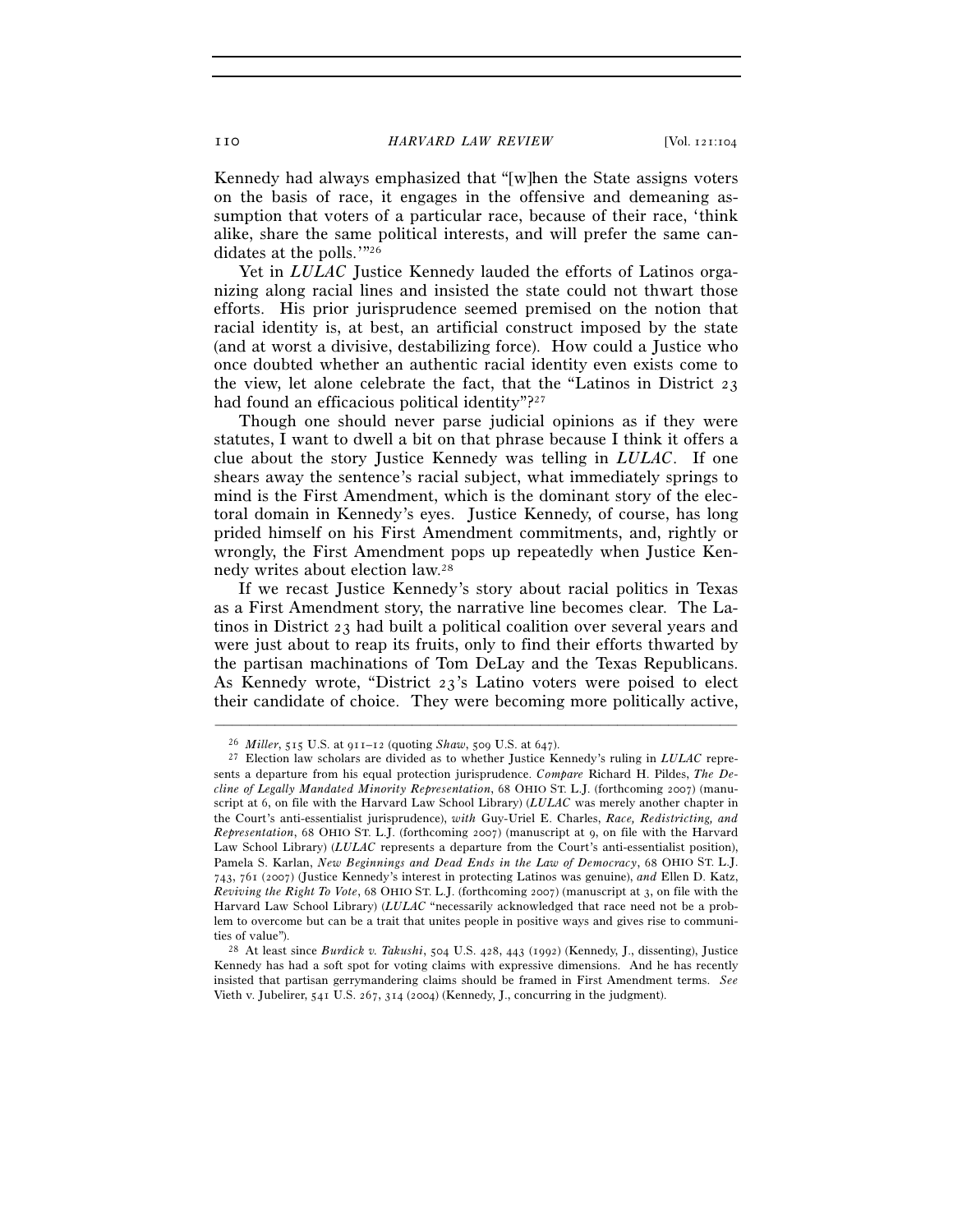with a marked and continuous rise in Spanish-surnamed voter registration. In successive elections Latinos were voting against Bonilla in greater numbers, and in 2002 they almost ousted him."29 Justice Kennedy was so angered by the state's decision to "ma[k]e fruitless the Latinos' mobilization efforts," particularly the cynical targeting of "those Latinos who were becoming most politically active," that he hinted darkly that the state may have engaged in intentional discrimination.<sup>30</sup> "In essence," Kennedy wrote, "the State took away the Latinos' opportunity because [they] were about to exercise it."31

Race, to be sure, was the organizing principle for political mobilization in District 23. With or without the overlay of race, however, these mobilization efforts were easily recognizable as cherished First Amendment activities. Latinos in District 23 were united not just by race, but by a vibrant political association.

For a First Amendment romantic like Justice Kennedy, the expressive dimensions of the District 23 story must have been as compelling as its associational elements. As Kennedy himself noted, "a racial group that has been subject to significant voting-related discrimination . . . was becoming increasingly politically active and cohesive."32 Further, by trying to vote out a *Latino* incumbent (albeit one who had voted to build a 700-mile fence on the Mexican border<sup>33</sup>), District 23's Latinos were rejecting a cynical view of racial alignment. They were not just voting out a Latino incumbent, but were coalescing against that candidate based on his substantive positions.34 Immigration policy, of course, is tied to identity, but it also implicates more mundane sources of political alliances: money, jobs. Put differently, Latinos in District 23, at least in Kennedy's eyes, had found an "efficacious *political* identity," not a purely racial one.

A domain-centered First Amendment story might even explain the central puzzle in *LULAC*. Half of Kennedy's voting-rights discussion censured the state for thwarting the mobilization efforts of Latinos in District 23. The other half condemned the offset district using language that could have been lifted directly from one of Kennedy's own *Shaw* opinions — a line of cases decidedly hostile toward raceconscious districting and racial politics generally — on the ground that

<sup>29</sup> *LULAC*, 126 S. Ct. at 2621 (citation omitted). 30 *See id*. at 2622–23.

<sup>31</sup> *Id.* at 2622. 32 *Id.* at 2621. 33 Lianne Hart, *Runoff in Redrawn Texas District Could Be a Tight Race*, L.A. TIMES, Dec. <sup>11</sup>, 2006, at A16. 34 *See LULAC*, 126 S. Ct. at 2622 ("Latinos' diminishing electoral support for Bonilla indicates

their belief he was 'unresponsive to the particularized needs of the members of the minority group.'" (quoting Thornburg v. Gingles, 478 U.S. 30, 45 (1986))).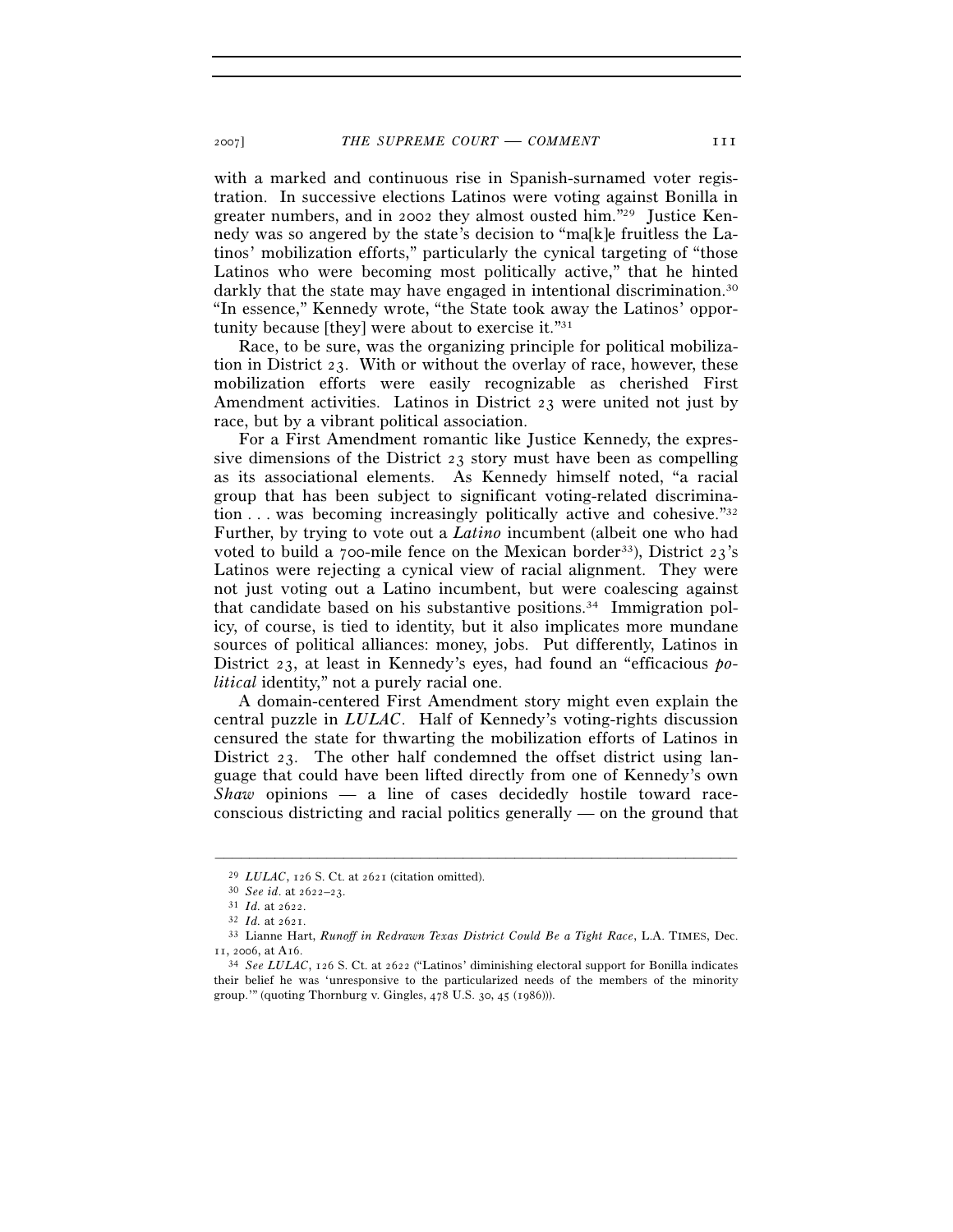it was not what Dan Ortiz has astutely termed "culturally compact."35 In Kennedy's view, there was not only "a 300-mile gap between the two Latino communities in District 25," but a "similarly large gap between the needs and interests of the two groups."36 How, then, do we explain what it was about the "efficacious political identity" forged by Latinos in District 23 that differed from the identity of the Latinos in the offset district and the many other racial groups whose districts Justice Kennedy himself had helped to dismantle under *Shaw*?

If we view Justice Kennedy's story as a First Amendment tale, an underemphasized portion of *LULAC* comes into sharper focus. Kennedy did not stop with the *Shaw* language in condemning the offset district. Instead, he said something quite different from what he had said in any of his *Shaw* opinions by explicitly linking *Shaw* to a worry about political efficacy:

[T]here is no basis to believe a district that combines two far-flung segments of a racial group with disparate interests provides the opportunity that  $\S$  2 requires . . . .

 . . . The practical consequence of drawing a district to cover two distant, disparate communities is that one or both groups will be unable to achieve their political goals.37

In essence, Justice Kennedy concluded that the offset district was a *forum non conveniens* for Latinos seeking an "efficacious political identity."38

One interpretation of *LULAC*, then, is that the story Justice Kennedy felt comfortable telling about race was not a story about race, but a First Amendment story, the dominant narrative of the electoral domain in Kennedy's eyes. Viewing *LULAC* through this First Amendment lens enabled Kennedy to rethink his own vision of equal protection. For the first time he was able to see an "efficacious political identity" that was also a racial one.

In the next section, I will argue that in *Parents Involved* Kennedy took another step away from the colorblindness camp by acknowledging the state's inevitable role in constructing the space in which citizens work out questions of identity. Given that his opinion in *Parents Involved* unexpectedly looked to race-conscious districting as a tool for desegregation, one might be tempted to trace that acknowledgement back to *LULAC*. After all, until *LULAC*, whenever Justice Kennedy saw a majority-minority district, he saw bad social engineering, an ef-

<sup>–––––––––––––––––––––––––––––––––––––––––––––––––––––––––––––</sup> 35 Daniel R. Ortiz, *Cultural Compactness*, 105 MICH. L. REV. FIRST IMPRESSIONS 48, 50 (2006), http://www.michiganlawreview.org/first<br>impressions/vol105/ortiz.pdf. 36 LULAC, 126 S. Ct. at 2600.<br> $37$  Id. at 2618–19.<br> $38$  For other interpretations of this passage, see Charles, *supra* note 27 (manuscript at 1

Karlan, *supra* note 27, at 760.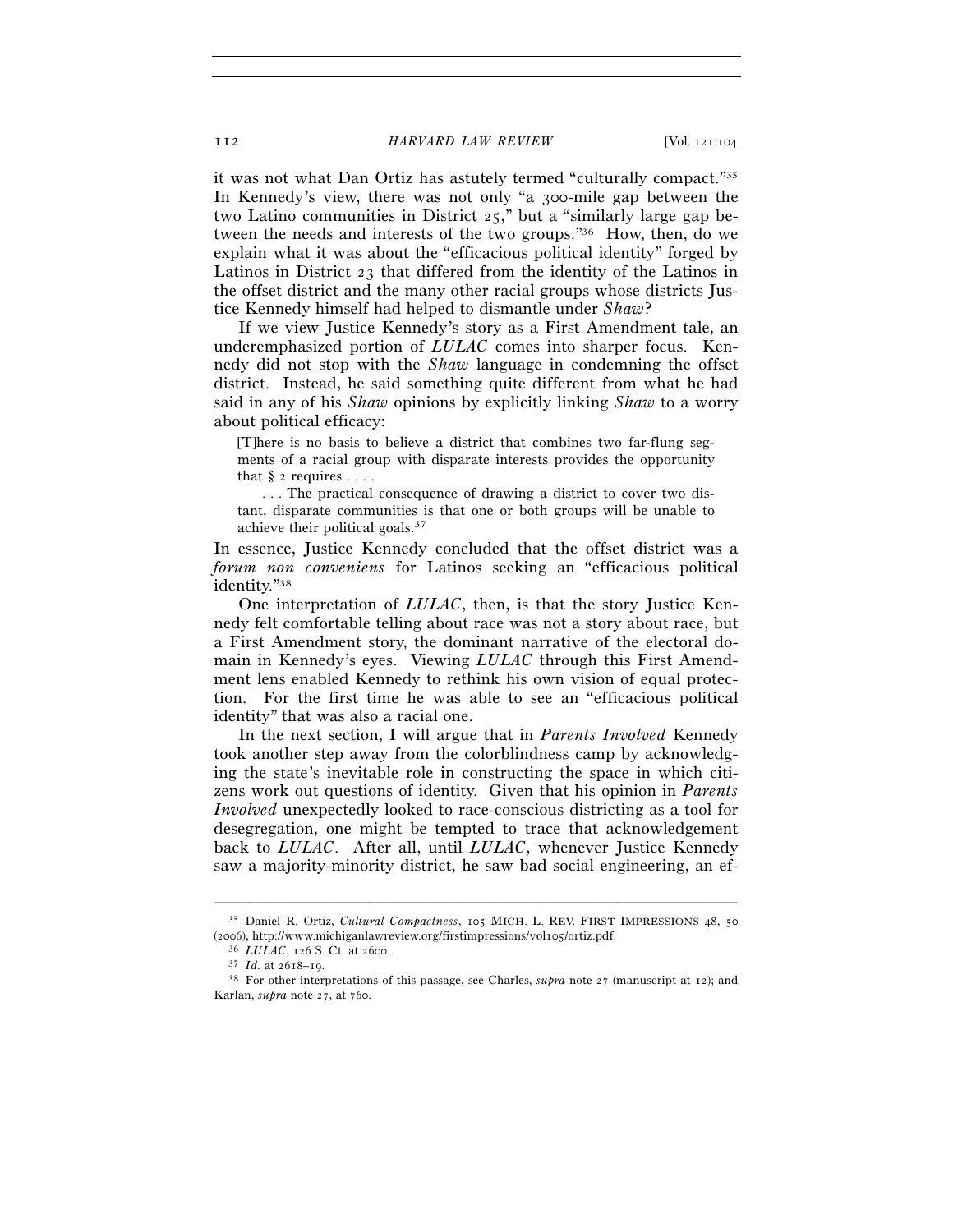fort to pull together "far-flung" members of the same racial group. In District 23, he saw an organic racial and political community coalescing precisely because it was concentrated in the same district. Surely in the back of his mind Justice Kennedy realized that District 23 was the product of some past social engineering — and that its preservation would similarly require a conscious choice. Indeed, on Kennedy's own account, when the state privileged politics over race in dismantling District 23, it destroyed a political community it ought to have preserved. And when the state privileged race over politics in drawing the offset district, it constructed an artificial political community destined for failure. Didn't this juxtaposition make clear to Justice Kennedy that, no matter what a state's intention in drawing districts, it necessarily creates a forum in which racial identity is expressed?

The more modest and defensible read of *LULAC* is that Justice Kennedy did not go that far. In finding that the state could not dismantle a district just as Latinos were about to elect their candidate of choice, Justice Kennedy seemed to be guided by an instinct that the state should "do no harm." That is, he was simply insisting that when Latinos assert an authentic political identity, even a racialized one, the state cannot prevent its full expression. It is, of course, still noteworthy that Justice Kennedy thought there was *something* here to harm that a racialized political identity had emerged that was worth preserving. Nonetheless, even if *LULAC* brought Justice Kennedy to the point of recognizing a claim to a racialized identity, there is some distance between forbidding state interference with its full expression and blessing state efforts to create it. It was not until *Parents Involved*, the second part of Kennedy's journey, that he seemed to shift his views on the idea of neutrality.

### *B.* Parents Involved

When we read Justice Kennedy's opinion in *Parents Involved* against the background of *LULAC*, portions of his concurrence emerge in bas-relief. Most obviously, it is easier to make sense of Justice Kennedy's willingness to place his faith in race-conscious districting and his suggestion at the end of the opinion that the assertion of racial identity is an expressive act. We can also identify more subtle shifts in Justice Kennedy's views: his new sensitivity to the messiness of the public/private distinction, his refusal to cast *Parents Involved* as yet another case in which race must be kept out of state decisionmaking, his insistence that his conservative colleagues are not thinking hard enough about the ways in which a colorblind approach will interact with social realities. As I argue below, these parts of the opinion suggest a dawning awareness of the complexities that inhere in these debates, and all seem fairly traceable to a domain-centered narrative about public education. To be sure, the dominant narrative of Justice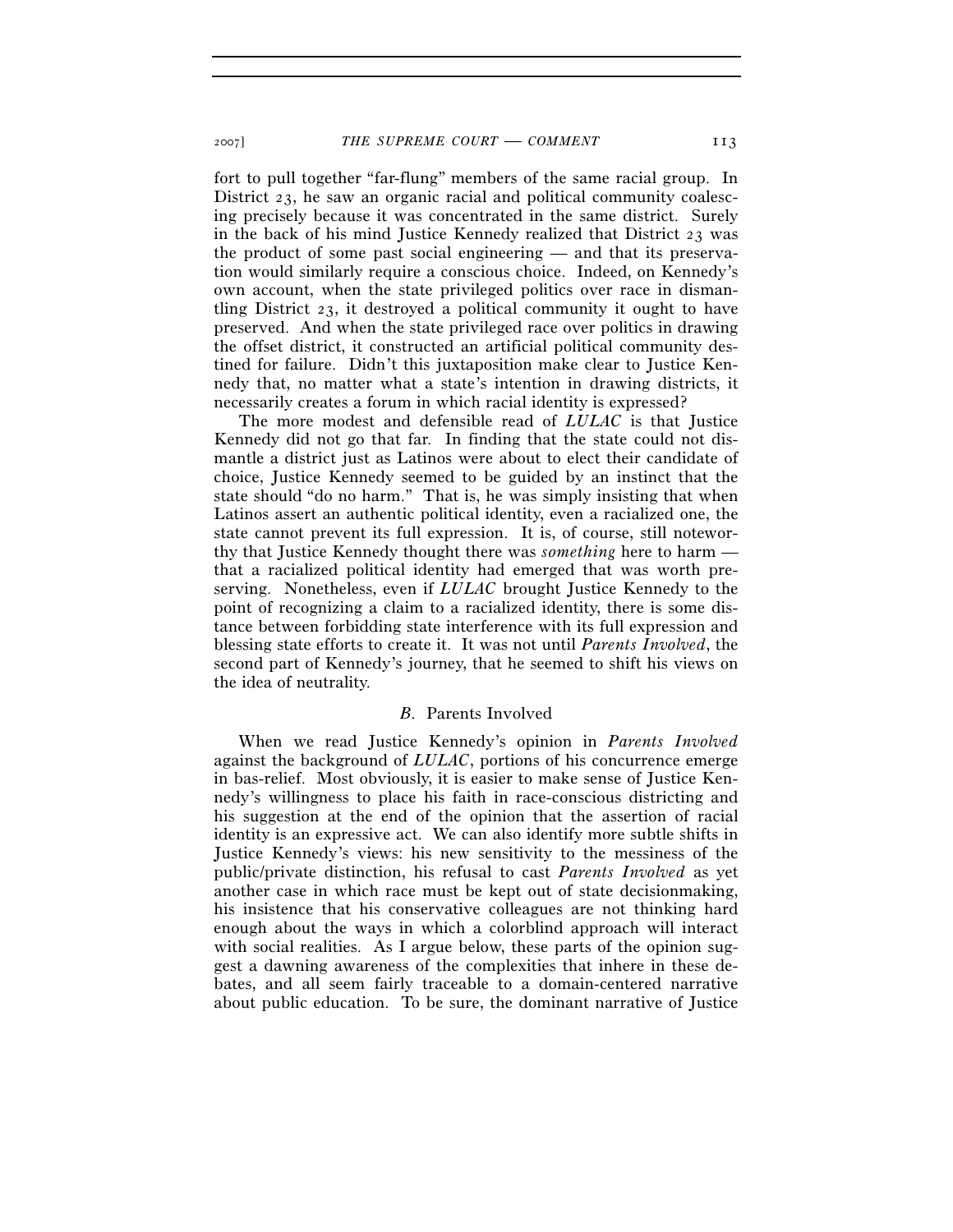Kennedy's opinion in *Parents Involved* remains a story about race, one that largely fits with his prior anti-essentialist jurisprudence. But the *novel* elements — the bits and pieces that do not follow easily from his prior jurisprudence — make more sense if we think of them as a narrative about the domain of public education, a story about teaching civic morality rather than guaranteeing equality.

There is, of course, a significant difference between the First Amendment story that Kennedy associates with the electoral domain and the story he tells about the educational one. For conservative judges like Justice Kennedy, one of the main purposes of public schools is to educate future citizens.39 Precisely because the state's job is to inculcate civic values, judges who subscribe to this view are more than willing to relax constitutional rules so the school may fulfill its educational mission.40

It is not hard to imagine why a domain-centered narrative about schools would nudge Justice Kennedy's equal protection jurisprudence in a new direction. To begin, Justice Kennedy might suspect that segregated schools are not the ideal environment for teaching students about the value of race neutrality. Indeed, the hope of *Brown* is that if students from different backgrounds "learn together, . . . [they] will . . . learn to live together.<sup>"41</sup> Further, because schools are a context in which conservative judges are accustomed to relaxing constitutional rules so that schools can teach their students civic morality, we might expect Kennedy to be more flexible about race neutrality in this context. If we look to the novel parts of Justice Kennedy's opinion past the anti-essentialism boilerplate Justice Kennedy trots out when he tells his usual story about race — we see a number of signs that a domain-centered narrative is nudging Kennedy in just these directions.

The way Justice Kennedy frames his opinion provides some evidence that a domain-centered narrative is driving him. Justice Kennedy's fellow travelers in the colorblindness camp largely cast this case as implicating society's aspirations of equality. Chief Justice Roberts, for instance, opens his analysis by invoking general equal protection principles<sup>42</sup> and ends with the aphorism that " $[t]$ he way to stop discrimination on the basis of race is to stop discriminating on the basis

<sup>39</sup> *See, e.g.*, Bd. of Educ. v. Pico, 457 U.S. 853, 909 (1982) (Rehnquist, J., dissenting) (arguing that when the government acts as "educator" rather than "sovereign," it "is engaged in inculcating social values and knowledge in relatively impressionable young people"). 40 *See generally* James E. Ryan, *The Supreme Court and Public Schools*, <sup>86</sup> VA. L. REV. <sup>1335</sup>

<sup>(</sup>2000) (analyzing ways in which constitutional principles are applied in schools). To understand the depth of this commitment, one need look no further than another end-of-Term blockbuster, *Morse v. Frederick*, 127 S. Ct. 2618 (2007), better known as the "BONG HiTS 4 JESUS" case.

<sup>41</sup> Milliken v. Bradley, 418 U.S. 717, 783 (1974) (Marshall, J., dissenting). 42 *See Parents Involved*, 127 S. Ct. at 2751–52.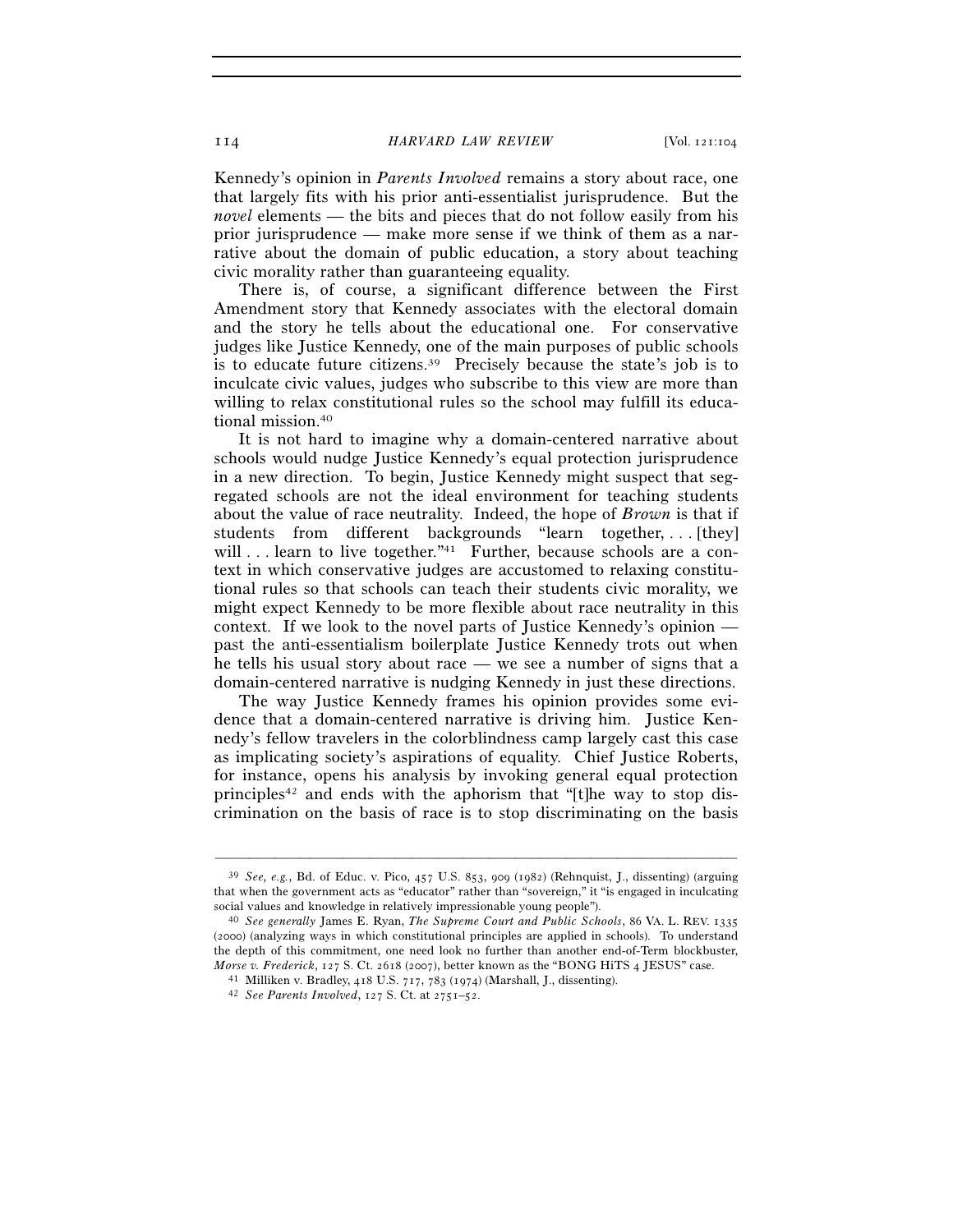of race."43 Justice Thomas begins his concurrence by characterizing the case as being about "state entities" rather than public schools,<sup>44</sup> and he ends by invoking general language on race from *Dred Scott* and Justice Harlan's dissent in *Plessy*. 45

Justice Kennedy, in sharp contrast, anchors his concurrence in the domain of education. He opens his opinion by trumpeting the role that public schools play in teaching civic morality and explicitly linking that role to integration. "The Nation's schools strive to teach that our strength comes from people of different races, creeds, and cultures uniting in commitment to the freedom of all," he writes, and the school defendants "seek to teach that principle by having classrooms that reflect the racial makeup of the surrounding community."46 While Kennedy disagrees with the means the schools have chosen to pursue that goal, he writes that their concern about integration "should remind us our highest aspirations are yet unfulfilled" and represents "a compelling educational goal."47 This opening certainly resonates with parts of *Brown*'s legacy. But its core narrative is less about equal educational opportunity, the dominant note in any equal protection story, than about the role schools play in teaching civic morality.

A domain-centered narrative might also explain some of the more surprising passages in Kennedy's concurrence — those portions criticizing his colleagues for ignoring the relationship between law and culture and his unexpected legal-realist riff on the public/private distinction. Twice Justice Kennedy pointedly rebukes his conservative colleagues for failing to come to grips with the ways in which the principle of colorblindness interacts with social realities.48 In an even more striking passage, he concedes that it is impossible to draw a clear line between de jure and de facto discrimination and admits that the distinction is a useful legal fiction:

 From the standpoint of the victim, it is true, an injury stemming from racial prejudice can hurt as much when the demeaning treatment based on race identity stems from bias masked deep within the social order as when it is imposed by law. The distinction between government and private action, furthermore, can be amorphous both as a historical matter and as a matter of present-day finding of fact. Laws arise from a culture and vice versa. Neither can assign to the other all responsibility for persisting injustices.

<sup>&</sup>lt;sup>43</sup> *Id.* at 2768 (opinion of Roberts, C.J.).<br><sup>44</sup> *Id.* at 2768 (Thomas, J., concurring).<br><sup>45</sup> *Id.* at 2787–88.<br><sup>46</sup> *Id.* at 2788 (Kennedy, J., concurring in part and concurring in the judgment).<br><sup>47</sup> *Id.* at 2788–89

often it does."); *id.* at 2792 ("[A]s an aspiration, Justice Harlan's axiom must command our assent. In the real world, it is regrettable to say, it cannot be a universal constitutional principle.").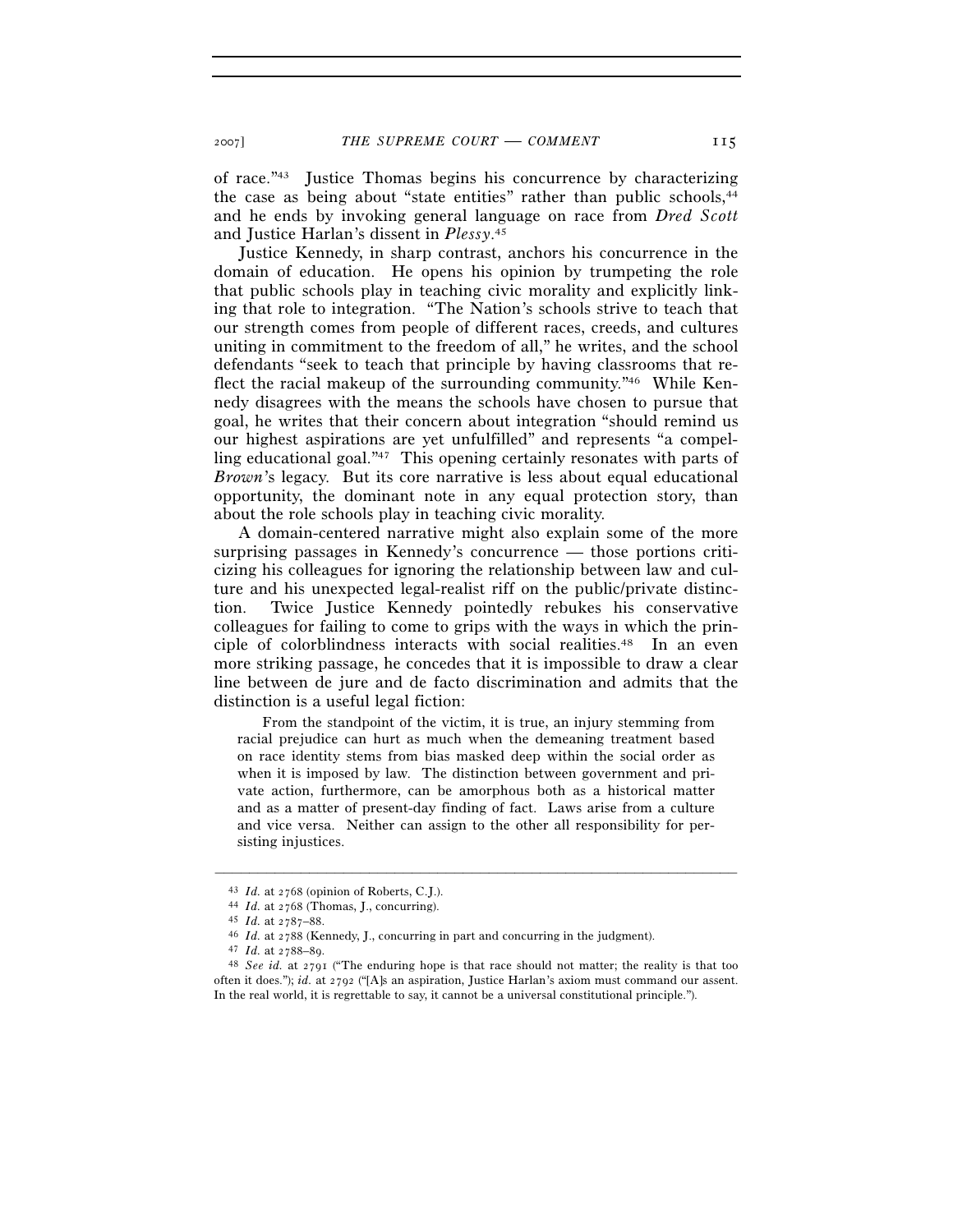. . . It must be conceded [that the] primary function [of the distinction between de jure and de facto segregation] was to delimit the powers of the Judiciary in the fashioning of remedies.49

Has Justice Kennedy suddenly started channeling Robert Cover?50 Though a gesture toward social realities is a conventional response from middle Justices to the colorblindness camp, there is a good distance between a worry about all-white student bodies and the idea that law-affects-culture-affects-law.

These passages are difficult to reconcile with a purely antiessentialist approach. After all, if the injury at issue is the state's deliberate use of a racial classification, the distinction between de jure and de facto segregation is perfectly sensible. If Kennedy were telling his usual story about race, he should also agree with his colleagues that social realities ought not intrude on the Court's calculus (with the exception of the cultural effects of legally enforced racial classifications).

If we view Kennedy's opinion through the lens of a domaincentered narrative, however, his unexpected interest in social realities and the relationship between law and culture suddenly makes more sense. After all, if Kennedy thinks that integration furthers a school's *educational* mission, he is right to worry about social realities and de facto segregation. And he should also worry about the way that law affects culture — specifically, the way that a rigid mandate of race neutrality would affect the educational culture of our public schools.

A domain-centered narrative might also explain why Justice Kennedy temporarily adopts the vernacular of a critical theorist. Public schools are, of course, a place where the state regulates pervasively, and at least on Kennedy's account, their job is to teach students to be citizens. This combination — pervasive regulation and an identifiable mission — makes it particularly hard to insist upon a race-neutral approach. When the state regulates pervasively, it is hard to claim that any choice the state makes is truly neutral. After all, if you think the goal of public education is to create citizens, you have to know what kind of citizens you want to create. And when the state's regulatory mission is identifiable, we have a baseline for evaluating whether that mission is well served by a race-neutral approach. Indeed, even a judge committed to the colorblind ideal might worry, as Kennedy seems to, that the *value* of colorblindness cannot be learned in a racially segregated school. The narrative of the educational domain, then, may be what focuses Justice Kennedy on the poor fit between his preference for a race-neutral state and his desire for a race-neutral society. Perhaps this is why the question for Kennedy seems to have

<sup>&</sup>lt;sup>49</sup> *Id.* at 2795–96.<br><sup>50</sup> Or Robert Post and Reva Siegel. Or the critical race theorists. Or the many other academics who write in a critical vein.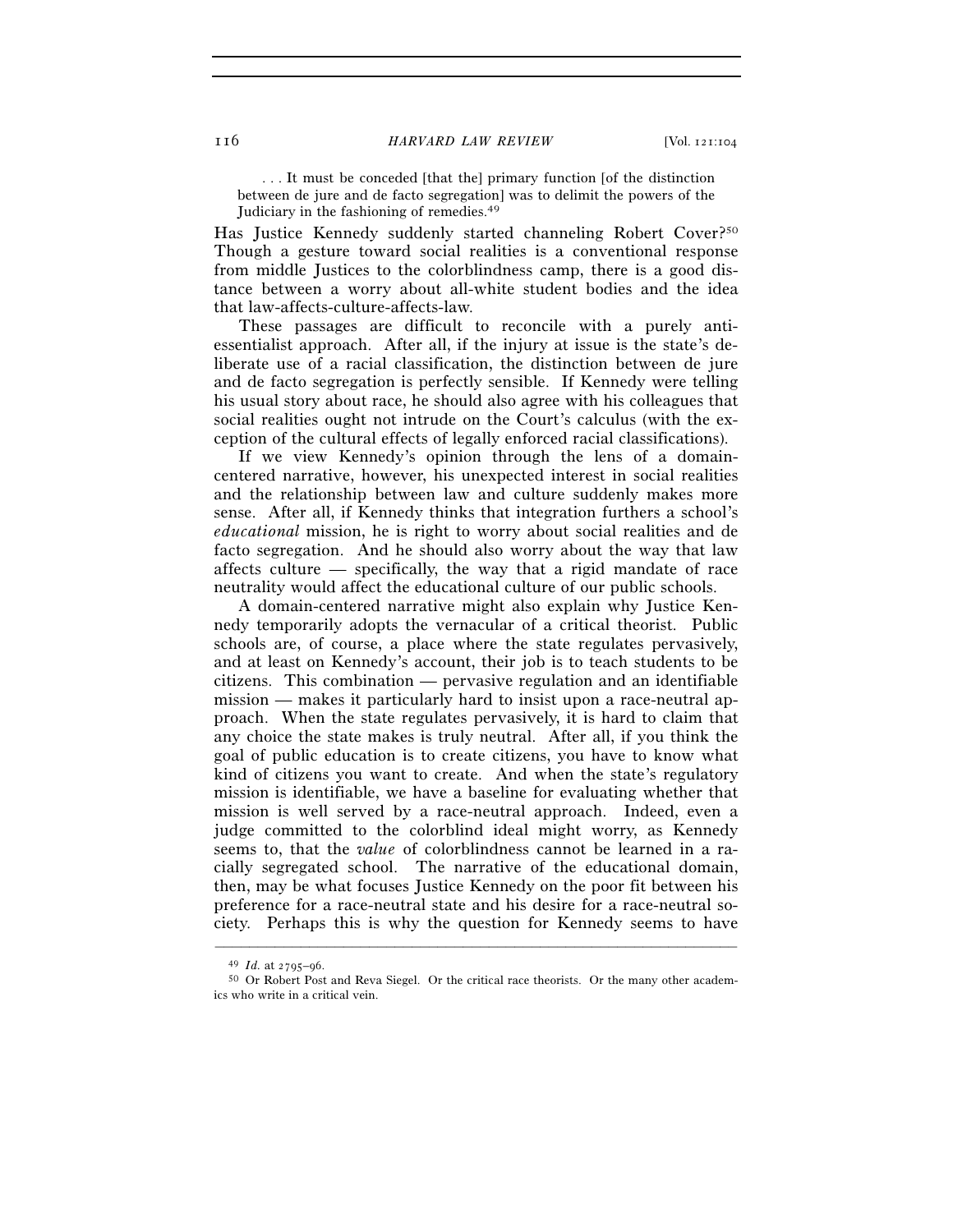changed in the domain of education. It is no longer whether the state can act race consciously, but how.

A domain-centered narrative might also help rationalize what seem like inconsistencies in Kennedy's jurisprudence. For example, Kennedy simultaneously licenses states to engage in certain types of raceconscious decisionmaking while flatly rejecting the dissent's argument that we can use race to get beyond race.<sup>51</sup> If Kennedy is focused on domains, however, it is plausible that he would maintain his strong commitment to colorblindness generally while worrying that in the educational domain a race-neutral approach might not promote a colorblind ideal.

The notion of domains might similarly make sense of Justice Kennedy's apparent reversal of his position in *Grutter*, where he dissented.52 Whereas Justice Kennedy was unmoved by Justice O'Connor's arguments in *Grutter* about the educational values associated with diversity in law school admissions, he makes a remarkably similar argument in *Parents Involved*, even observing that public schools could use a *Grutter*-like admissions policy as a last resort.<sup>53</sup>

If one thinks in terms of domains, however, Kennedy's position does not seem inconsistent. Perhaps he objected to Justice O'Connor's argument in *Grutter* because it — arguably unlike Powell's in *Bakke*<sup>54</sup> — went well beyond a domain-centered narrative. While she certainly emphasized educational diversity, her arguments extended beyond law schools, as Justice Scalia argued sharply in his dissent.<sup>55</sup> Or perhaps Justice Kennedy sincerely believes what Scalia suggested only sarcastically in *Grutter*: that "'"cross-racial understanding"'" and "good 'citizenship'" are lessons to be learned by "people three feet shorter and 20 years younger than the full-grown adults at the University of Michigan Law School, in ... public-school kindergartens."<sup>56</sup> Viewed from a domain-centered perspective, then, Justice Kennedy's newfound embrace of *Grutter* suggests not a doctrinal switch, but a more finegrained approach to the educational domain than either O'Connor or Scalia offered in that case.<sup>57</sup>

<sup>–––––––––––––––––––––––––––––––––––––––––––––––––––––––––––––</sup> 51 *Parents Involved*, 127 S. Ct. at 2797 (Kennedy, J., concurring in part and concurring in the judgment). 52 Grutter v. Bollinger, 539 U.S. 306, 387 (2003) (Kennedy, J., dissenting); *see also* J. Harvie

Wilkinson III, *The Supreme Court, 2006 Term—Comment: The Seattle and Louisville School* 

*Cases: There Is No Other Way*, 121 HARV. L. REV. 158, 170 (2007) (noting Kennedy's shift). 53 *See Parents Involved*, 127 S. Ct. at 2797 (Kennedy, J., concurring in part and concurring in the judgment). 54 *See, e.g.*, Robert C. Post, *The Supreme Court, 2002 Term—Foreword: Fashioning the Legal* 

Constitution: Culture, Courts, and Law,  $117$  HARV. L. REV. 4, 59–60 (2003).<br><sup>55</sup> Grutter, 539 U.S. at 347–48 (Scalia, J., dissenting); *see also* Post, *supra* note 54, at 60.<br><sup>56</sup> Grutter, 539 U.S. at 347 (Scalia, J., d

as "heartfelt," Wilkinson, *supra* note 52, at 170, despite Kennedy's embrace of *Grutter* in this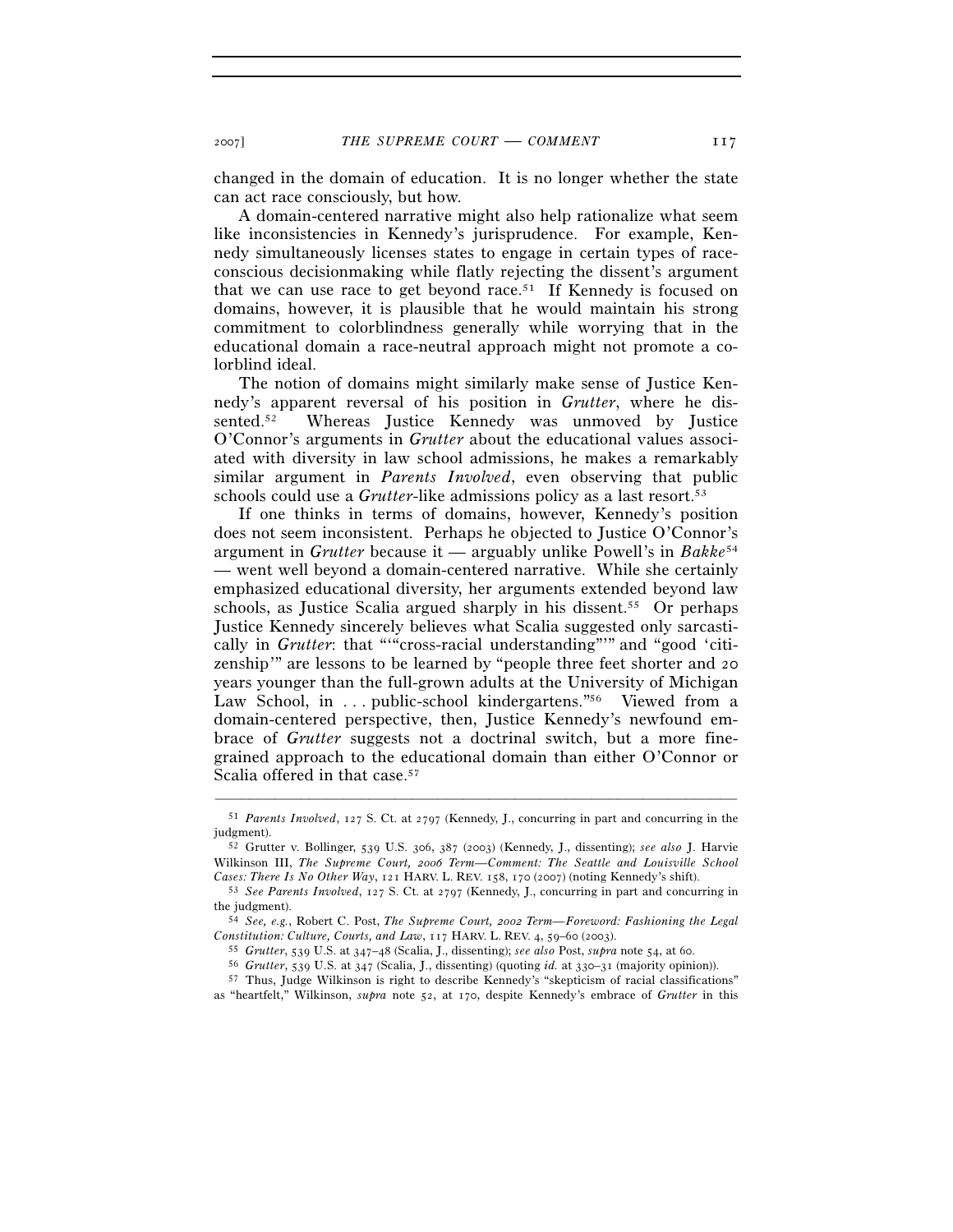Finally, a domain-centered narrative might help us make sense of the strategies Justice Kennedy licenses schools to use to avoid resegregation. Kennedy is willing to let the state consider race at the wholesale level but not at the retail level. Although he insists that the state may not engage in "a systematic, individual typing by race,"58 he is perfectly comfortable with what he repeatedly describes as "indirect" and "general" race-conscious strategies: siting schools, drawing attendance zones, allocating resources, recruiting students and faculty, and tracking statistics.59

The obvious question, of course, is why one would distinguish between retail and wholesale race consciousness. The tension is particularly acute with regard to Kennedy's endorsement of race consciousness in siting schools and drawing attendance zones, both variants of race-conscious districting. Many academics — and I count myself among them — find such a distinction extraordinarily frustrating. After all, if one is worried about "allocat[ing] . . . governmental burdens and benefits" on the basis of race,<sup>60</sup> *both* the school assignment policies challenged in *Parents Involved and* race-conscious districting do so. As Kennedy himself asked, "If it is legitimate for school authorities to work to avoid racial isolation in their schools, must they do so only by indirection and general policies?"61

Justice Kennedy describes the difference between what I am calling his "wholesale" and "retail" strategies using the limited vernacular of intentional discrimination. Having lived for a long time with the Powell/O'Connor compromise, most scholars will presumably do the same. They may think that Justice Kennedy's wholesale strategies are simply a "less" race-conscious means to achieve the same end or, as Kennedy himself hinted, a strategy for camouflaging the state's use of race.62

I nonetheless think that the notion of domains better captures the distinction Kennedy is trying to draw. What unites Kennedy's "whole-

<sup>–––––––––––––––––––––––––––––––––––––––––––––––––––––––––––––</sup> context. Thanks to Jessica Bulman-Pozen and Reva Siegel for pushing me on this line of analysis. 58 *Parents Involved*, 127 S. Ct. at 2792 (Kennedy, J., concurring in part and concurring in the

judgment).<br> $59$  *Id.* at  $2792$ ,  $2796$ .

<sup>50</sup> *Id.* at 2796.<br>
<sup>61</sup> *Id. ID. Por arguments that Powell's and O'Connor's approaches are designed to render the state's* use of race less transparent, see Paul J. Mishkin, *The Uses of Ambivalence: Reflections on the Supreme Court and the Constitutionality of Affirmative Action*, 131 U. PA. L. REV. 907, 928–29 (1983); Post, *supra* note 54, at 74. For arguments that Kennedy is doing the same, see James E. Ryan, *The Supreme Court, 2006 Term—Comment: The Supreme Court and Voluntary Integration*, 121 HARV. L. REV. 131, 138 (2007); and Posting of Lior Strahilevitz to The University of Chicago Law School Faculty Blog, http://uchicagolaw.typepad.com/faculty/2007/06/justice-kennedy. html (June 28, 2007, 12:11 PM).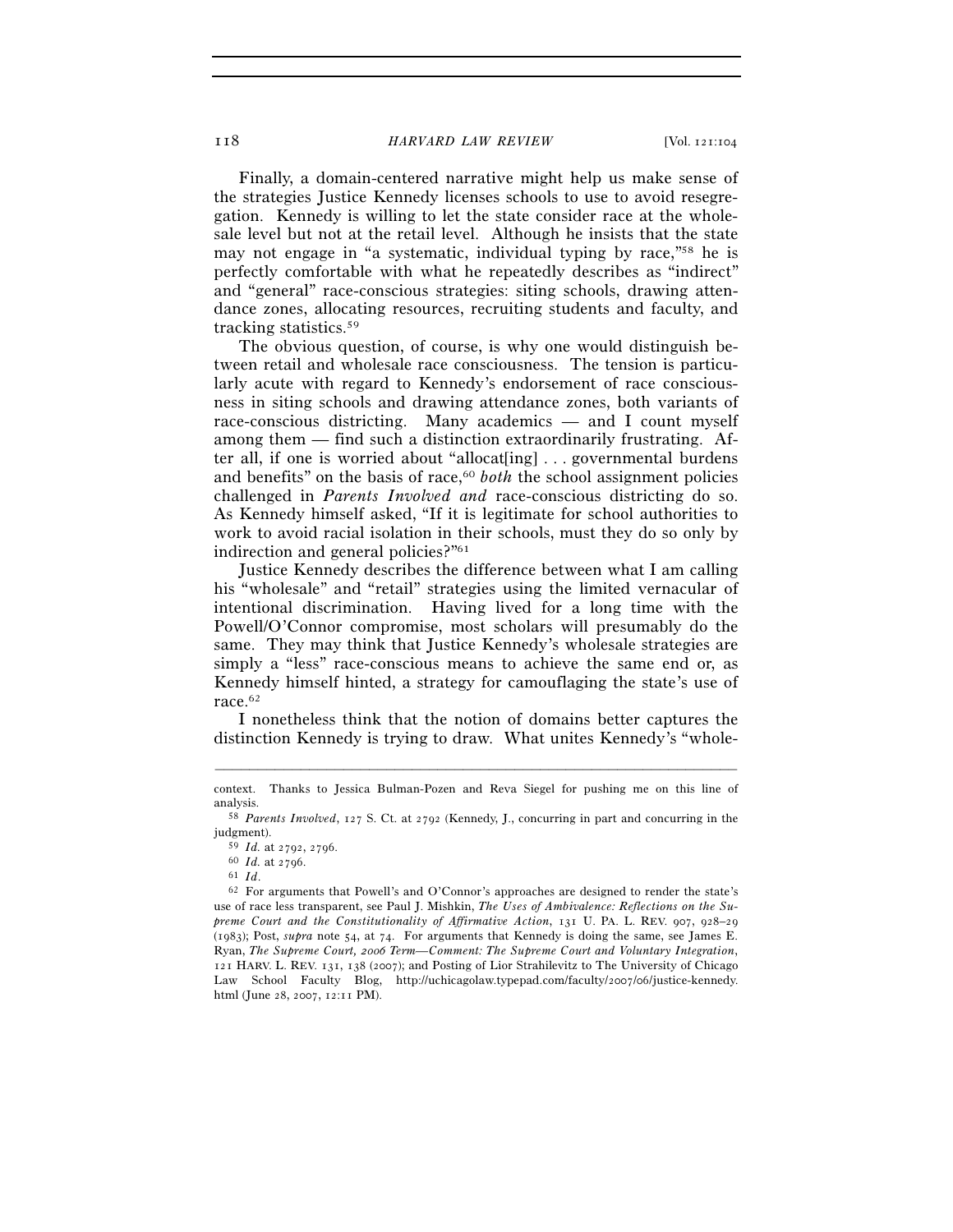sale" proposals is that they license the state to create an appropriate forum for students to learn about race. They license schools to do, in other words, what Justice Kennedy has always thought they were supposed to do when race is not involved: create a learning environment that will teach students to be good citizens.

On this view, then, Kennedy is licensing the state to use race in a holistic, domain-constructing fashion — to create the right kind of space for students to learn about race. Until *Parents Involved*, Kennedy had taken a libertarian view on the construction of identity, insisting that the best thing the state could do was stay out of debates about race. "The moral imperative of racial neutrality," he wrote in *Croson*, "is the driving force of the Equal Protection Clause."63 In *Parents Involved*, the unique nature of the domain seems to soften his libertarian instinct by suggesting a link between integration and the mission of schools. He is thus willing to allow the state to be raceconscious when it is thinking in terms of domain construction.

When the state moves from wholesale to retail, from the domain to the individual, Kennedy's libertarian instincts reemerge. Perhaps that is because Kennedy thinks that the state is no longer constructing a space in which students choose their own identities. Instead, it is choosing an identity *for* them. "When the government classifies an individual by race," he wrote in *Parents Involved*, "it must first define what it means to be of a race."64

If we cast Kennedy's distinction between wholesale and retail race consciousness as a distinction between constructing domains and constructing identity, we can also make more sense of Justice Kennedy's unexpectedly intense worry about the fact that Jefferson County could not definitively say whether its policies applied to kindergarteners.65 Kennedy says he is concerned about imprecision.<sup>66</sup> But it is not clear why precision matters in the slightest if Kennedy is concerned with the injury associated with racial classifications (the colorblindness view) or with camouflaging the state's reliance on them (the Powell/O'Connor view). If Kennedy is thinking in domain-centered terms, however, his

<sup>–––––––––––––––––––––––––––––––––––––––––––––––––––––––––––––</sup> 63 City of Richmond v. J.A. Croson Co., 488 U.S. 469, 518 (Kennedy, J., concurring in part and concurring in the judgment).<br><sup>64</sup> 127 S. Ct. at 2796 (Kennedy, J., concurring in part and concurring in the judgment). For

another explanation of the distinction Kennedy is drawing, see Andrew Carlon, *Racial Adjudication*, 2007 BYU L. REV. (forthcoming) (manuscript at 8–12), *available at* http://papers.ssrn.com/ sol3/papers.cfm?abstract\_id=997875. For efforts to explore the doctrinal connections between desegregation plans and race-conscious districting, see Heather K. Gerken, *Understanding the Right to an Undiluted Vote*, 114 HARV. L. REV. 1663, 1684–88 (2001); and Goodwin Liu, Seattle

*and* Louisville, 95 CAL. L. REV. 277, 301–09 (2007). 65 *Parents Involved*, 127 S. Ct. at 2789 (Kennedy, J., concurring in part and concurring in the judgment). 66 *Id.*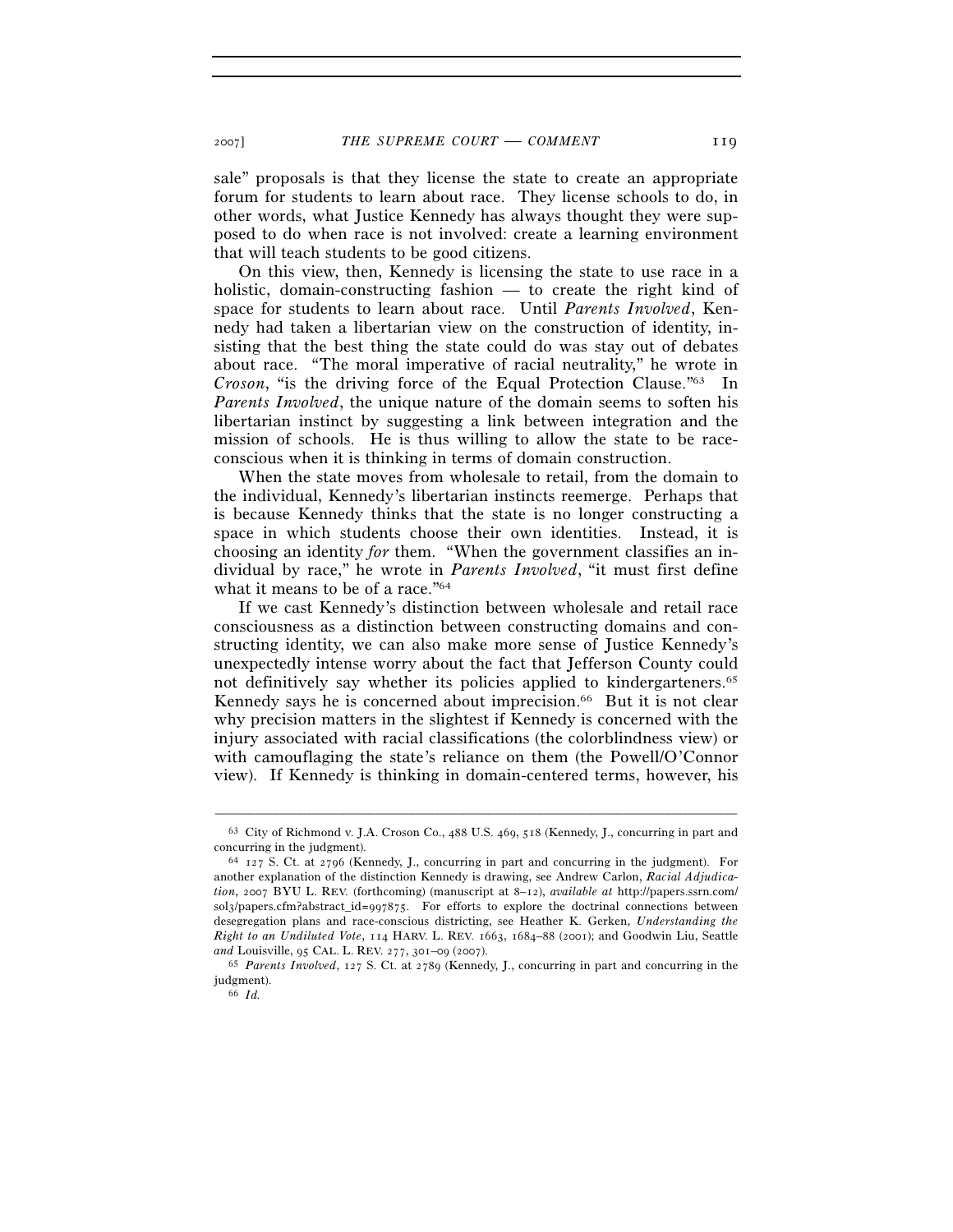irritation is easier to understand. Why should the Court accord schools extra constitutional leeway to construct an educational space if they don't seem to know what they are doing?

Similarly, the distinction between wholesale/domain construction and retail/identity construction helps explain Kennedy's distaste for Seattle's "crude" categorization scheme, which classified students as either "white" or "non-white."67 Again, if Kennedy were focused on classification or camouflage, fine-grained categories are little different from crude ones. But if one is worried about the state's interfering with individual self-expression, crude categories matter a good deal. Perhaps this is why Kennedy closes his opinion with an echo of *LULAC*, suggesting that the assertion of racial identity is an expressive act: "Under our Constitution the individual, child or adult, can find his own identity, can define her own persona, without state intervention that classifies on the basis of his race or the color of her skin."68

\* \* \* \*

*Parents Involved* thus both echoes *LULAC* and moves a step beyond it. In both cases, Kennedy viewed the assertion of racial identity as an expressive act, one with which the state ought not interfere. In both cases, the anti-essentialist language of his prior opinions morphs into a more positive vision of racial identity. But *Parents Involved* moves beyond *LULAC.* It not only acknowledges race's associational and expressive dimensions, but shows some awareness of the relationship between the two — the possibility that the choices the state makes in grouping individuals will affect the choices individuals make in expressing their identity. That awareness leads Justice Kennedy to do something quite new in *Parents Involved*: brainstorm about the most useful *race-conscious* strategies the state can use to construct the forum in which children learn about race.

These positions represent new developments in Justice Kennedy's jurisprudence. In his prior decisions, he viewed racial categories with nothing but suspicion. By recasting at least parts of these two stories about race in domain-centered terms, he begins to see positive dimensions to the expression of racial identity, whether it is the "efficacious political identity" found by Latinos in *LULAC* or the act of selfdefinition Kennedy described in *Parents Involved*. Justice Kennedy's overriding impulse in both contexts remains the same — do no harm; never force a racial identity upon anyone — and is thus roughly consonant with his prior jurisprudence. But in *LULAC* the idea of "do no harm" expands to encompass the notion that a state cannot dismantle

 $^{67}$   $Id.$  at 2790–91. <br>  $^{68}$   $Id.$  at 2797. <br>  $\,$  I am indebted to Will Baude for suggesting this line of analysis.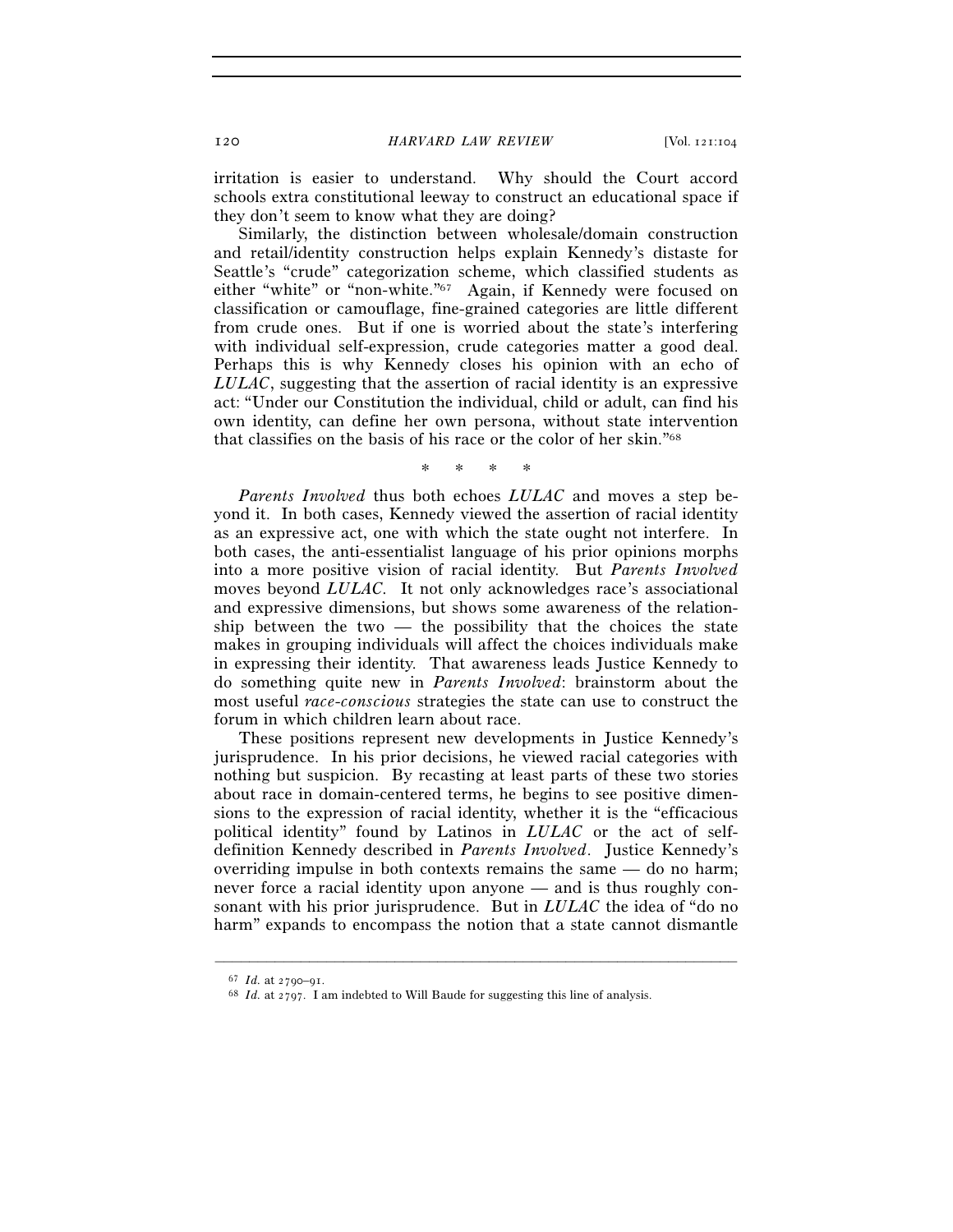a forum that would allow for the full expression of a racialized political identity. And in *Parents Involved*, the idea of "do no harm" extends to worries about the effects of a *colorblind* approach on schools' educational mission. The dominant note in both opinions remains a commitment to race neutrality, but their minor theme is a dawning recognition that this commitment translates differently in different domains.

One can also see that the contours of Justice Kennedy's "settlement" on race are different from those of the "don't ask, don't tell" settlement long associated with the Court's fifth vote. At the level of general atmospherics, the settlement offered by Powell and O'Connor was the compromise of a pragmatist. It treated race as an inconvenient fact — one to be dealt with, to be sure, but with few redeeming features. At the level of specific doctrine, it offered a rather pedestrian sort of compromise between the existing camps, allowing race to be used but not in an obvious way. And at least for Justice O'Connor, it was a settlement that readily translated to other domains.

Even as Justice Kennedy stakes a middle ground in the colorblindness debate, however, he remains an idealist. His settlement does not merely tolerate the idea of racial identity, but acknowledges associational and expressive dimensions to race that are not obviously present in Powell's or O'Connor's compromises. Indeed, as I discuss in the next Part, the most striking aspect of both opinions is that Justice Kennedy is starting to think about the relationship *between* the associational and expressive dimensions of racial identity — between how people are grouped and how they understand themselves.

Nonetheless, although Kennedy endorses a more complex, even a sunnier vision of race than his swing-vote predecessors did, his vision is also narrower. It is tied to particular narratives about particular domains, making it difficult to guess whether Justice Kennedy's willingness to depart from his anti-essentialist script will extend beyond these facts and these contexts. Put more sharply, the stories of *LULAC* and *Parents Involved* may be nothing more than that — stories, told once and not to be repeated.

If we read Justice Kennedy's opinions in *LULAC* and *Parents Involved*, we can identify the basic ingredients of a new approach — an openness to positive expressions of racial identity, a willingness to think harder about the state's role in constructing it. But even these simple propositions lead to a myriad of questions well beyond the scope of this Comment. Has Kennedy correctly identified the dominant narratives of these two domains? Does connecting race and association lead us down the road traveled by Hannah Arendt or Herbert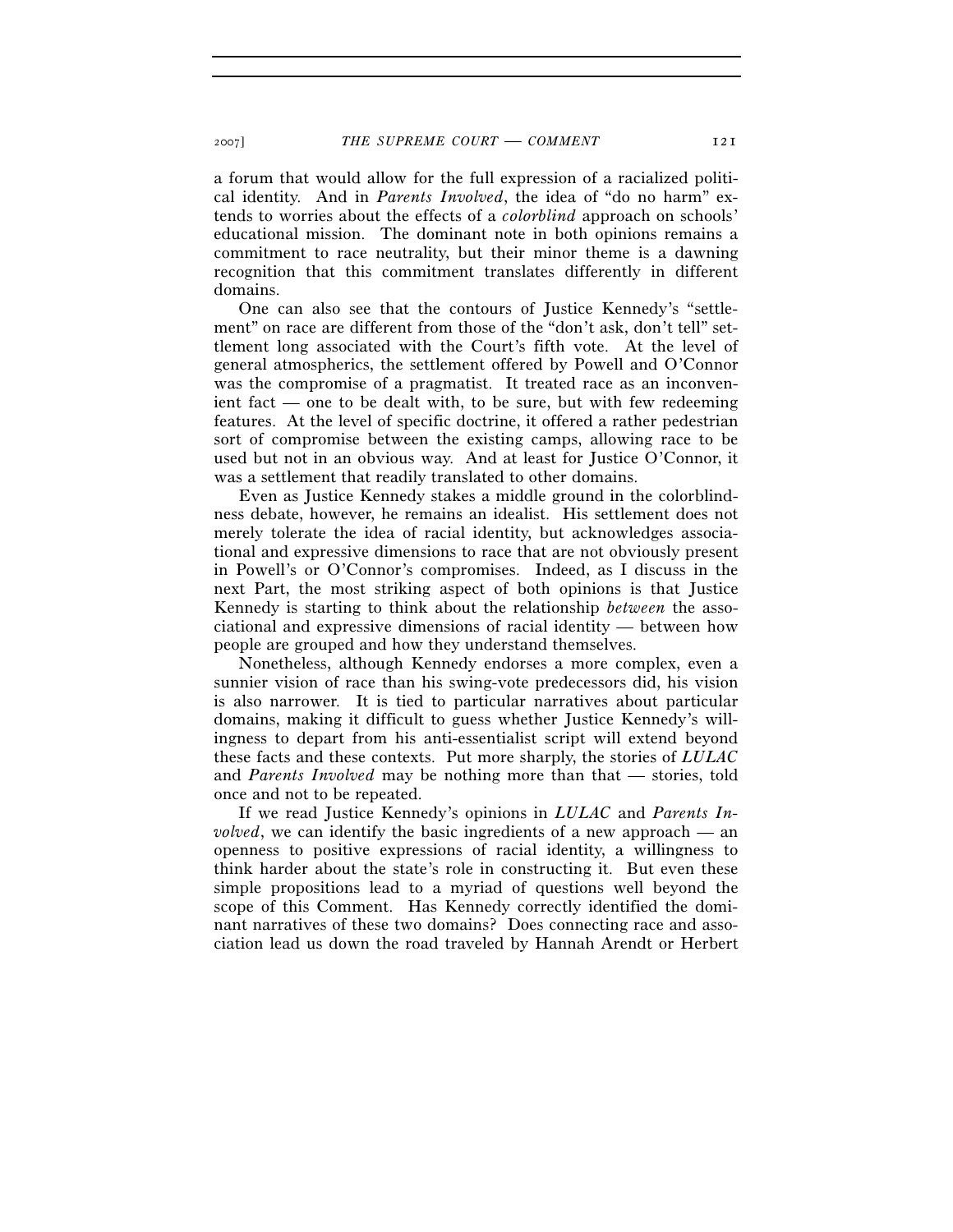Wechsler?69 What do we make of the deep tensions embedded in Kennedy's approach, particularly in his distinction between retail and wholesale race consciousness? Can Kennedy's "do no harm" approach — the idea that racial identity should be chosen by individuals and not affixed by the state — hold up when one starts to think about constructing domains? Because neither a judicial opinion nor an academic commentary could possibly address all of these questions, I will simply quote the *Foreword*'s author, Martha Nussbaum: "[T]ension within a theory does not necessarily show that it is defective; it may simply show that it is in touch with the difficulty of life."70

### II. OF DISPLACEMENT AND DOMAINS

Given the constraints of this format, let me close by offering a few abbreviated reflections on two questions that follow directly from the analysis in Part I. First, is displacement really a source of power? Section II.A considers whether the sort of domain-centered narratives that have led Kennedy to shift his views might be useful strategies for talking about race more generally. Second, will a domain-centered approach produce an equal protection jurisprudence that is so radically contextualized that nothing can be generalized? Section II.B answers this question in the negative, offering one example to show why it may be useful both to acknowledge that the puzzle of race is made up of distinct pieces and to try to figure out how those pieces fit together.

## *A. Displacement as a Source of Power*

One of the most interesting things about the new story that Justice Kennedy tells about race is that it is not really a story about race. The novel portions of both *LULAC* and *Parents Involved* — the departures from Justice Kennedy's usual anti-essentialist arguments — make more sense if we think of them as narratives about domains, not race. In *LULAC*'s stirring tale of political agency and expression, we could substitute virtually any other identity category — environmentalist, independent, gay — in place of the word "Latino" and the story would still make sense. Similarly, consider *Parents Involved*'s story about school as a forum in which we learn about identity and choose our own. We could insert other adjectives — religious, political, sexual for the term "racial" and the story would still cohere.

<sup>69</sup> *See* Hannah Arendt, *Reflections on Little Rock*, 6 DISSENT 45 (1959); Herbert Wechsler, *Toward Neutral Principles of Constitutional Law*, 73 HARV. L. REV. 1, 34 (1959). For two seminal responses to Wechsler, see Derrick A. Bell, Jr., Brown v. Board of Education *and the Interest-Convergence Dilemma*, 93 HARV. L. REV. 518 (1980); and Charles A. Black, Jr., *The Lawfulness of* 

<sup>&</sup>lt;sup>70</sup> Martha C. Nussbaum, *The Future of Feminist Liberalism*, PROC. & ADDRESSES AM. PHIL. ASS'N, Nov. 2000, at 47, 68.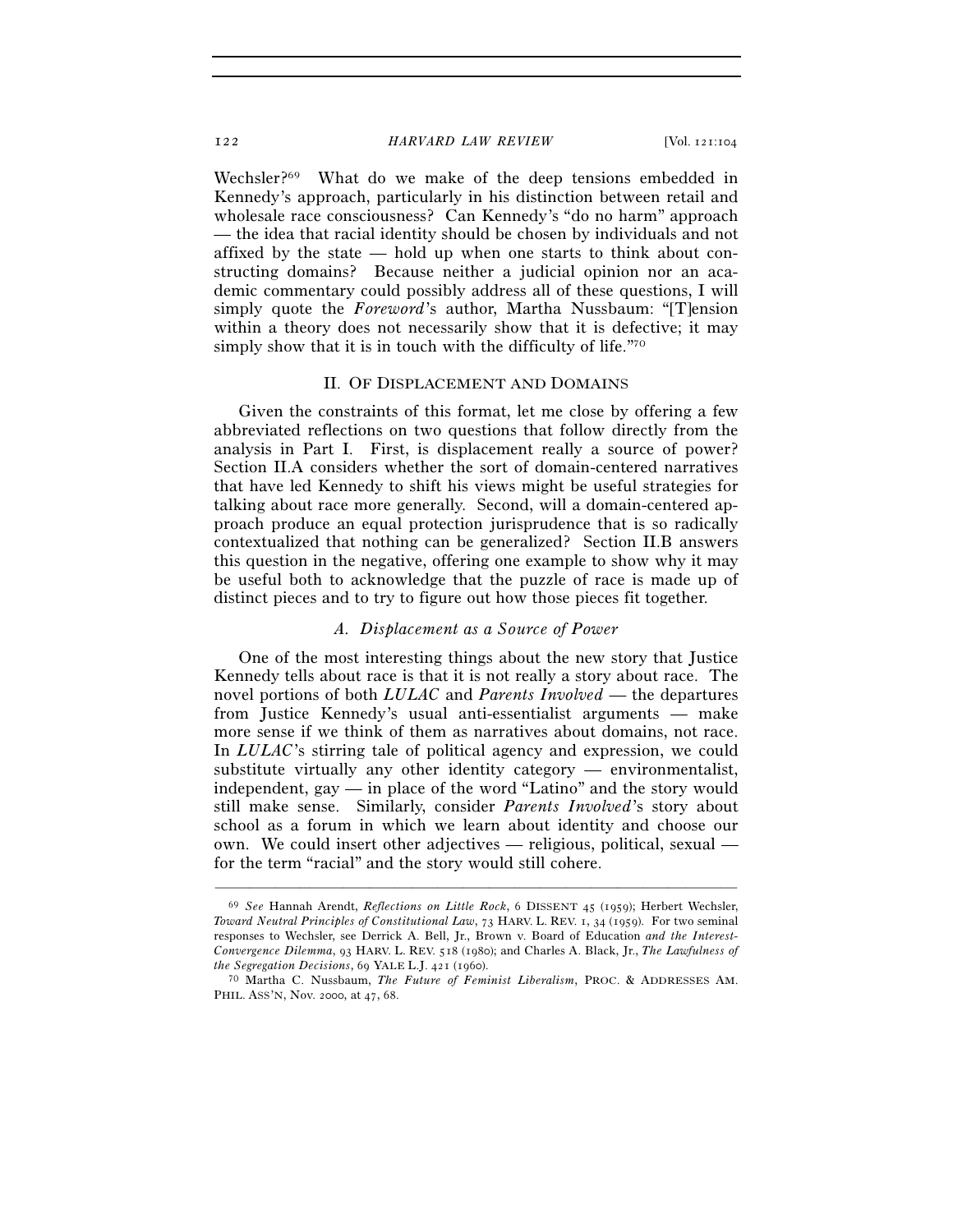What do we make of the fact that by *not* talking directly about race, Justice Kennedy has found something new to say? Returning to Stephen Greenblatt's evocative notion that displacement can be a source of power — that writing about *Macbeth* helped him think more clearly about Iraq — is it possible that displacement can sometimes be an opportunity for constitutional growth rather than psychological avoidance? It certainly seems true of Kennedy. By shielding his eyes from the "neon light" of race and focusing on the story of the relevant domain, Justice Kennedy is able to see something new. Kennedy has always thought of the political sphere as one involving robust associational and expressive dimensions, but he now sees how those values connect to racial politics. Kennedy has always thought that the school's role was to teach students the lessons of citizenship, but now he sees that those lessons extend to interracial relations.

Indeed, the stories Justice Kennedy tells in these cases bring him closer to the views of many race scholars. To offer a few dreadfully abbreviated examples, Kennedy's story of the Latinos in District 23 bears a passing resemblance to the work of Lani Guinier and Gerald Torres, who emphasize race's associational dimensions and argue that race is "a political, not just a social, construction," forged through "collective interaction at the individual, group, and institutional level."71 In *Parents Involved*, Kennedy argues that individuals choose their own racial identity while acknowledging the state's role in creating the forum in which they do so. Many academics similarly claim that race is a semi-fluid category, shaped by acts of self-expression and external constraints.72

Or consider the potentially rich set of ideas embedded in Justice Kennedy's intuition that race has both associational and expressive

<sup>71</sup> LANI GUINIER & GERALD TORRES, THE MINER'S CANARY: ENLISTING RACE, RESISTING POWER, TRANSFORMING DEMOCRACY 14–15 (2002). Other scholars have explored the associational dimensions of racial identity in the context of voting. *See, e.g.*, James U. Blacksher, *Dred Scott's Unwon Freedom: The Redistricting Cases as Badges of Slavery*, 39 HOW. L.J. 633 (1996); Guy-Uriel E. Charles, *Racial Identity, Electoral Structures, and the First Amendment Right of Association*, 91 CAL. L. REV. 1209 (2003); Terry Smith, *A Black Party?*  Timmons*, Black Backlash and the Endangered Two-Party Paradigm*, 48 DUKE L.J. 1 (1998); *cf.* Bush v. Vera, 517 U.S. 952, 1049 (1996) (Souter, J., dissenting) (noting "the basically associational character of voting rights in a representative democracy"). 72 *See, e.g.*, MARTHA MINOW, NOT ONLY FOR MYSELF <sup>30</sup>–<sup>58</sup> (1997); IRIS MARION

YOUNG, INCLUSION AND DEMOCRACY 87–102 (2002); IRIS MARION YOUNG, JUSTICE AND THE POLITICS OF DIFFERENCE 42–48 (1990); K. Anthony Appiah, *Race, Culture, Identity: Misunderstood Connections*, *in* COLOR CONSCIOUS 30, 93–96 (K. Anthony Appiah & Amy Gutman eds., 1996); Richard T. Ford, *Beyond "Difference": A Reluctant Critique of Legal Identity Politics*, *in* LEFT LEGALISM/LEFT CRITIQUE 38, 41 (Wendy Brown & Janet Halley eds., 2002); Kenji Yoshino, *Covering*, 111 YALE L.J. 769, 875–86 (2002). Interestingly, Yoshino argues that language in Justice Kennedy's opinion in *Hernandez v. New York*, 500 U.S. 352 (1991), suggests a "performative definition of race" similar to that "associated with postmodern theory." Yoshino, *supra*, at 900.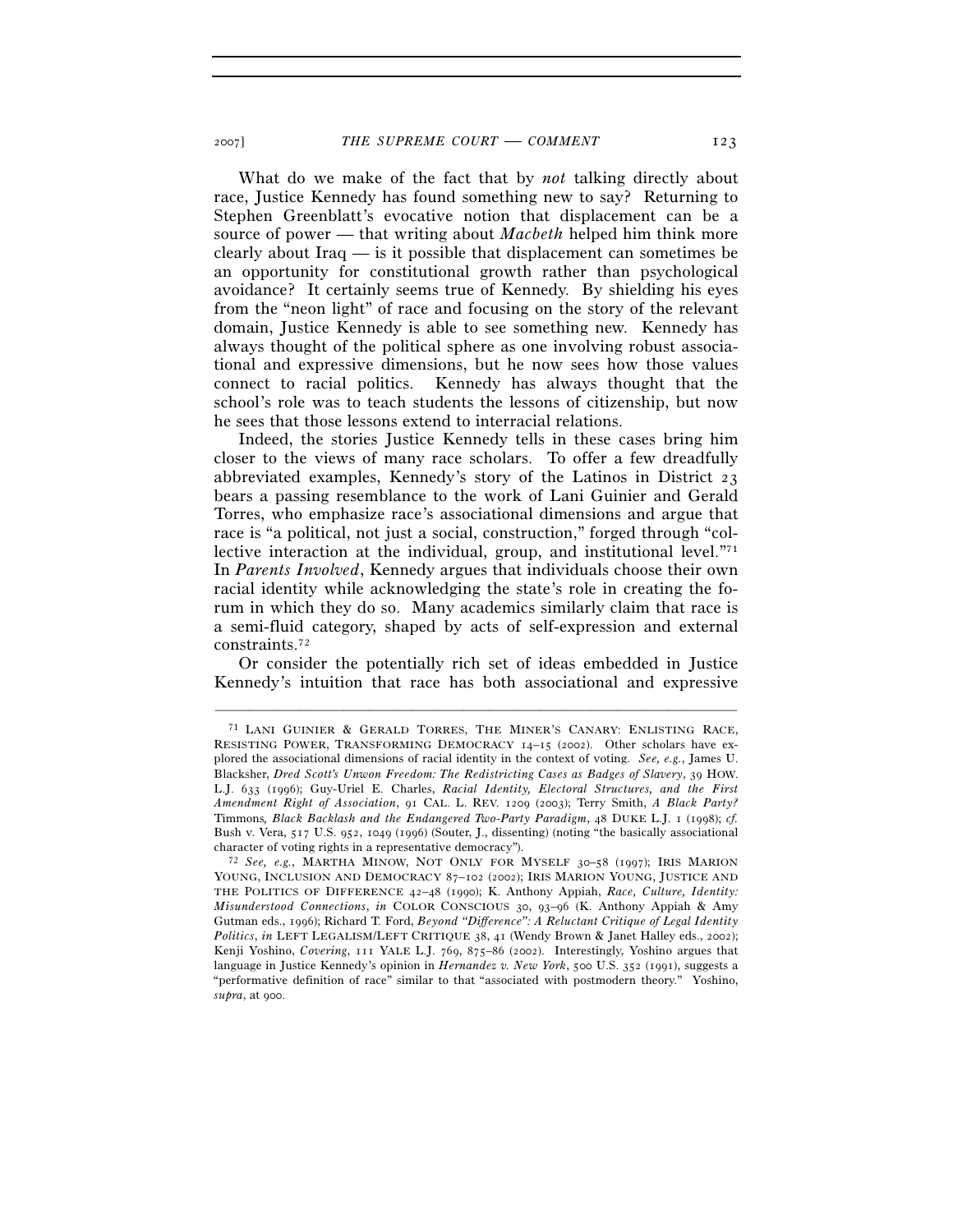dimensions and in his dawning awareness of the link between them. Though his opinions in *LULAC* and *Parents Involved* are not explicitly cast in these terms, both describe how association affects identity how the choices the state makes in grouping individuals influence the choices individuals make in choosing their identity. In *LULAC*, the question was whether the state created a district like District 23, where Latinos can develop an "efficacious political identity," or a district like the offset district, which Kennedy thought would result in a "troubling blend of politics and race."73 In *Parents Involved*, Kennedy concludes that the ways students are grouped will affect how they think about racial identity. To be sure, the types of associations involved in the two cases — civic and political — further quite different ends. But the underlying connection — that *who* is part of our community affects  $who$  we become — is the same.<sup>74</sup> Here, too, we see a richer story about equal protection than Justice Kennedy has told before.

A critic might be tempted to pounce here. If displacement is a source of power, shouldn't academics be less dismissive of the Powell/O'Connor settlement on race? After all, their overriding worry is that transparent uses of race will reify racial identity.

It is hard to believe that avoiding the subject of race makes race go away.75 Indeed, not talking about race in this fashion seems degrading at some level, as if we equate race talk with talking about sex or one's alcoholic uncle.

There may, however, be a more nuanced way to think about displacement. What if, like Kennedy, we began with the story of the domain rather than with the story of race? Most of us think we already know the story of race. We tell the same story no matter what the domain. Perhaps, like Kennedy, we might see something different if we told the story differently. Every domain has an overarching narrative. What if we tried to fit the story of race within the narrative of the domain rather than vice versa?

Consider a concrete example from my field, election law (presumably one could be drawn from almost any field). As Pam Karlan has observed, one of the dominant stories about race told in the legal profession views racial minorities as "objects of judicial solicitude, rather than as efficacious political actors in their own right."76 This is pre-

<sup>&</sup>lt;sup>73</sup> League of United Latin Am. Citizens v. Perry, 126 S. Ct. 2594, 2623 (2006).<br><sup>74</sup> If one is thinking about how a community's composition affects conceptions of identity, one might think it quite striking that the three people invited to comment on *Parents Involved* are white.<br><sup>75</sup> *Cf.* Bernadette Park & Charles M. Judd, *Rethinking the Link Between Categorization and* 

*Prejudice Within the Social Cognition Perspective*, 9 PERS. & SOC. PSYCH. REV. 108, 119–20 (2005) (questioning whether a reduced emphasis on categories will reduce bias).

<sup>&</sup>lt;sup>76</sup> Pamela S. Karlan, *John Hart Ely and the Problem of Gerrymandering: The Lion in Winter*, 114 YALE L.J. 1329, 1332 (2005).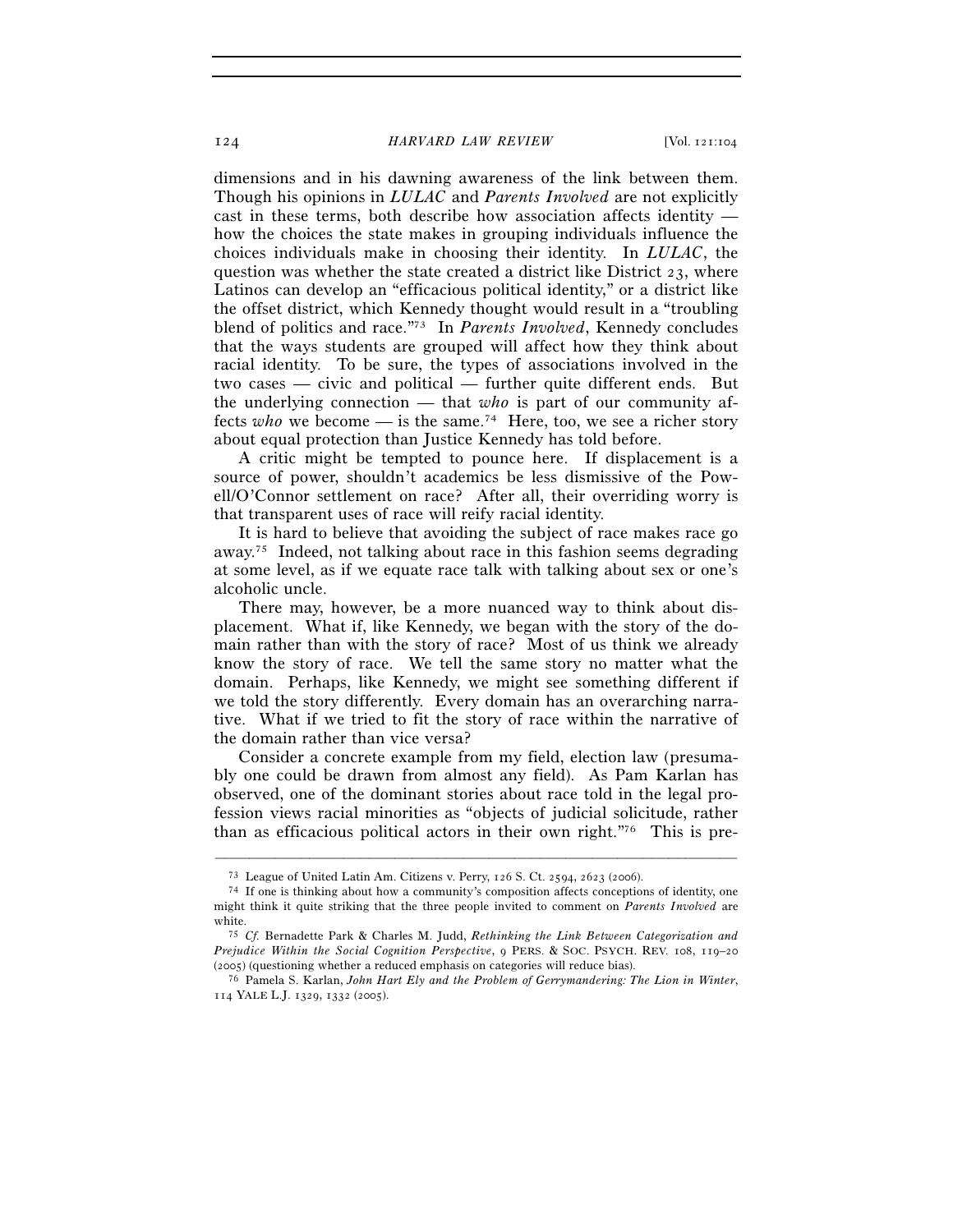cisely the story most judges, practitioners, and scholars tell in the electoral domain. For instance, they fold majority-minority districts into whatever variant of the conventional story they prefer. Liberals tend to view majority-minority districts as a race-conscious strategy for integrating the legislature. Conservatives generally see them as yet another example of what they think of as hand-outs, akin to affirmative action or minority business set-asides.

Election law scholars, in sharp contrast, tend to see racial minorities as they see other groups in the political system — as "efficacious political actors" rather than as "objects of judicial solicitude" — and to tell a distinctive story about race and districting. For instance, Sam Issacharoff and Pam Karlan have recently argued that majorityminority districts did more to improve the lives of racial minorities than decades of judicial solicitude because they put blacks and Latinos in a position to advance their own cause:

Whether it be state commitments to affirmative action in education, or minority preferences in contracting, or minority opportunity in state employment, or securing minority representation through redistricting, the steady advancement in the creation of a black middle class has depended on the vigilance of a black political class.

 . . . . . . . [T]he Voting Rights Act has given minority citizens the ability . . . [to reach] a far higher ground and a far more level playing field than the Supreme Court would have provided.77

Election law scholars tell this story precisely because they are so enmeshed in their field. Whereas most scholars cannot help but think of the electoral domain as yet another story about race, election law scholars cannot help but see race as yet another story about the electoral domain. And by focusing on the domain rather than on race per se, they end up telling a distinctive tale about equal protection.

Here, then, is a vision of displacement as a source of power in the context of race. The Powell/O'Connor story is about *not* talking about race (or at least not appearing to talk about it). My vision of displacement involves talking about race but anchoring it within the appropriate constitutional domain. The hope is that if we start the story at a different place, we might end it differently.

## *B. Putting the Puzzle Back Together Again*

It is difficult, of course, to resist calls for more attention to context. Who wants to take a stand against precision? But one might reasonably worry that a domain-centered approach will result in a set of sto-

<sup>–––––––––––––––––––––––––––––––––––––––––––––––––––––––––––––</sup> 77 Samuel Issacharoff & Pamela S. Karlan, *Groups, Politics, and the Equal Protection Clause*, 58 U. MIAMI L. REV. 35, 49–50 (2003).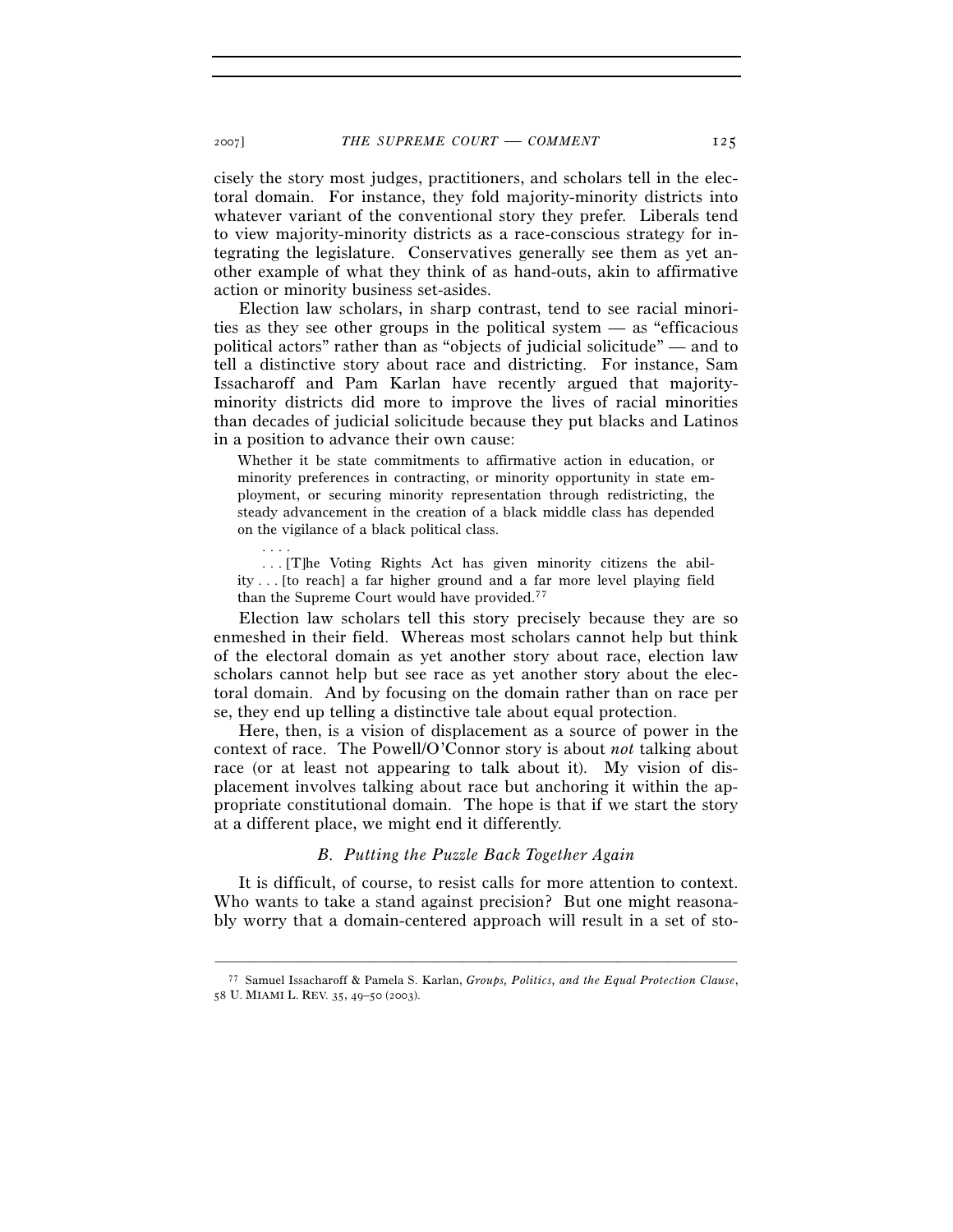ries about race so disjointed that we will miss the overarching themes that unite them. Little good can come from a discourse on race so radically contextualized that nothing is generalizable. Thus, while it is helpful to use domain-centered narratives to break down our monolithic vision of race, there is a difference between envisioning equal protection jurisprudence as pieces in a puzzle and insisting those pieces bear no connection to one another.

This is all a bit abstract, so let me ground it with a concrete example showing why it may be helpful to use domain-centered narratives to break down a monolithic tale about race while still thinking about how those domain-centered stories fit together. Justice Kennedy draws a distinction between electoral districts and school districts. If we think through Kennedy's proposal in terms of domains but with an eye for the broader narrative, we end up with an account that is critical of both camps in the colorblindness debate.78

Just as Kennedy tailors his equal protection story to the dominant narrative of each domain, so too he urges a tailored solution. Specifically, Justice Kennedy seems to contemplate the use of different districting strategies when drawing electoral districts and school districts. In *LULAC*, Kennedy held that a state must maintain a majorityminority district to facilitate the representation of a group of Latinos who had found a politically efficacious identity. In *Parents Involved,* in contrast, while Justice Kennedy did not delve into the specifics, he seems to have proposed drawing school districts and attendance zones that roughly mirror the population of the community as a whole.

The fact that Justice Kennedy proposed two different districting solutions in these two cases certainly lends credence to the claim that a domain-centered narrative was driving the opinions. After all, if we look to the colorblindness debate, both sides have long adhered to a one-size-fits-all approach. Members of each camp tend to be either for majority-minority districts or against them, but relatively little thought has been devoted to adapting one's districting strategies to the kind of district being drawn.79

It is easy to see how a domain-centered narrative would coincide with Kennedy's intuitions about how districts should be drawn. To offer a few crude distinctions, the common view is that schools are

<sup>78</sup> Although this Comment draws inspiration from Robert Post's work, in some senses this is a non-Postian undertaking. Though Post emphasizes the messiness and interconnectedness of the domains he identifies, *see, e.g.*, POST, *supra* note 12, at 3, he is skeptical of efforts to develop a unified theory of the First Amendment across domains, *id.* at 16.

unified theory of the First Amendment across domains, *id.* at 16. 79 Exceptions include Heather K. Gerken, *Second-Order Diversity*, 118 HARV. L. REV. 1099, 1121–42 (2005) (distinguishing between levels of governance and types of governing institutions); and Pamela S. Karlan, *Maps and Misreadings: The Role of Geographic Compactness in Racial Vote Dilution Litigation*, 24 HARV. C.R.-C.L. L. REV. 173, 221–36 (1989) (exploring alternative voting systems for local elections).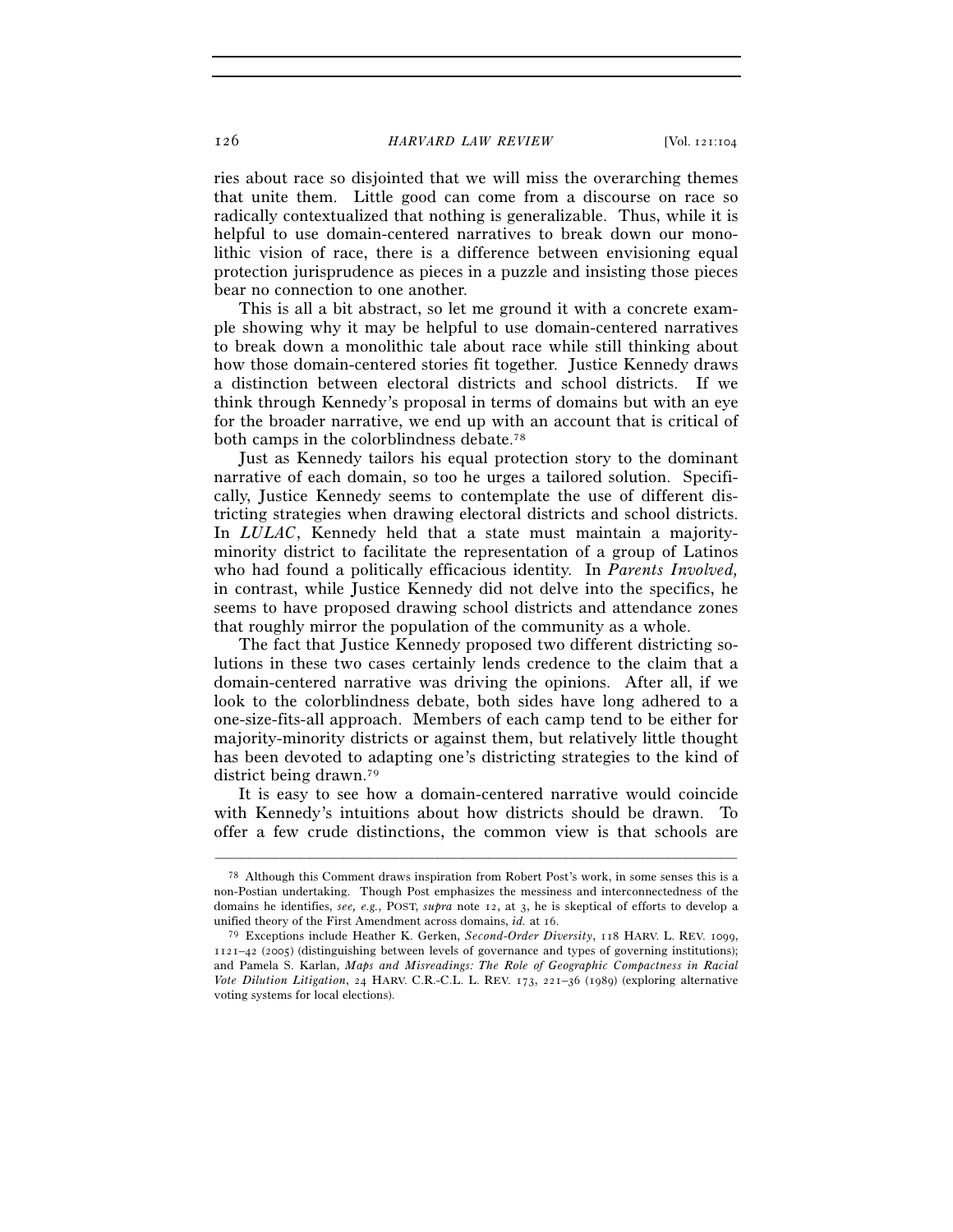supposed to make people *capable* of making political choices; districts are supposed to ensure people are *able* to do so. The goal of public schools is to train citizens, and the goal of districting is to represent them. In districting, we care about who sits in the legislature. In schools, we care about who sits in the classroom. On this conventional view, majority-minority electoral districts ensure that the legislature looks like the community from which it is drawn. And statistically integrated school districts and attendance zones ensure that the classroom looks like the community from which it is drawn.<sup>80</sup>

Here, then, is a reason to think in domain-centered terms. At the very least, we would avoid the mistake made by the majority in *Shaw v. Reno*, which termed majority-minority districts "an effort to segregate the races."81 Whatever one thinks of the state's use of race to create majority-minority districts, a domain-centered narrative makes clear that their purpose is integrative. If one subscribes to a monolithic view of race, however, it is tempting to term majority-minority districts "segregated." Indeed, given the talismanic significance of *Brown*, it is all too easy to classify every institution as either "segregated" or "integrated."82 A domain-centered narrative suggests that the dissenters in the *Shaw* cases were right to insist that equal protection doctrine is not monolithic and to chastise the *Shaw* majority for terming majority-minority districts segregated.83

But the *Shaw* dissenters were wrong, in my view, not to think harder about how the pieces of the equal protection puzzle fit together when they got to *Parents Involved*. By focusing too heavily on the differences between domains and ignoring the potential connections between them, the dissenters in *Parents Involved* may have made the same analytic error as the majority in *Shaw*. Just as the *Shaw* majority termed districts "segregated" simply because they were not statistically integrated, so too the *Parents Involved* dissenters labeled schools "segregated" simply because a majority of the students were racial minorities.84 In both instances, bodies with a sizeable number of whites got lumped into the same category as the racial enclaves of Jim Crow.

<sup>80</sup> There are also important practical differences between these domains. For instance, the problem of white flight exists for school districts but not electoral ones because people do not vote with their feet in electoral districts. Further, as James Ryan explains, districting strategies are unlikely to engender a fundamental change in the way our school system works given the size of residentially segregated neighborhoods. Ryan, *supra* note 62, at 144–46.<br><sup>81</sup> 509 U.S. 630, 642 (1993).<br><sup>82</sup> For a full discussion of these issues, see Gerken, *supra* note 79, at 1106–09. I agree with

James Ryan, however, that "meaningful integration requires a nontrivial number of students from different racial or ethnic backgrounds." Ryan, *supra* note 62, at 145. My quarrel here is with the idea that a school is "segregated" simply because racial minorities are in the majority. 83 *See* Shaw v. Hunt, 517 U.S. 899, 928 (1996) (Stevens, J., dissenting); *see also, e.g.*, Bush v.

Vera, 517 U.S. 952, 1055 (1996) (Souter, J., dissenting). 84 *See Parents Involved*, 127 S. Ct. at 2802–03 (Breyer, J., dissenting).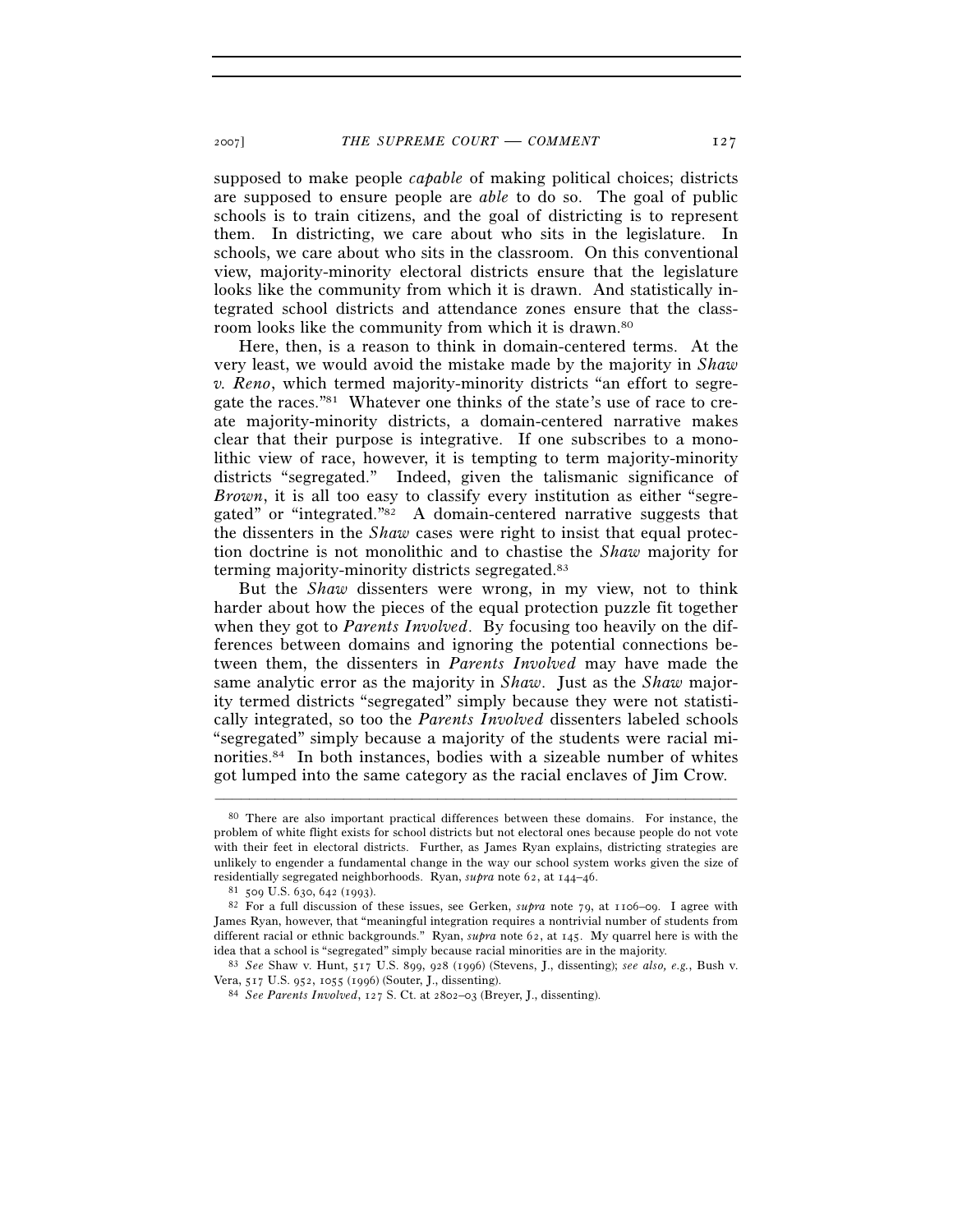The question is whether the Justices who termed majority-minority districts integrated in *Shaw* were too quick to term majority-minority schools segregated in *Parents Involved*. 85 The impulse behind this distinction is easy to grasp: a domain-centered narrative, which suggests that our goals should be integrated legislatures and integrated schools. But if we want an integrated *society* — one in which racial minorities are as much a part of the warp and woof of the polity as any other group is — that answer falls short. We care about statistically integrated schools and statistically integrated legislatures at least in part because we seek *dynamically* integrative institutions, institutions that will move us toward a genuinely integrated society.

To be sure, if we want to design dynamically integrative institutions, we must be attentive to the domain in which each institution sits. Dynamic integration will surely mean different things in different domains. But that attentiveness to context should not prevent us from seeing potential connections between those domain-centered stories. Here, for example, there may be more lessons to be drawn from the electoral domain than the dissenters in *Parents Involved* seemed to recognize. Sometimes a domain-centered narrative can be too tidy.

The domain-centered narratives described above may be too tidy. A central justification for treating electoral districts differently from schools is that districts are supposed to represent citizens whereas schools are supposed to create them. The problem with this neat categorization is that it overlooks the possibility that districts can also be sites for constructing identity. As Michael Kang argues, it is a mistake to think that districting is simply about representing preexisting groups; it is also "about what group alignments emerge and become politically relevant in the first place."86 If districts resemble schools in at least this modest way, then we should be careful that a domaincentered narrative does not prevent us from seeing ways in which the race narratives in each domain might ultimately connect.

In what I think of as the most important piece on race and redistricting in the last few years, Michael Kang offers an example of a race narrative in the electoral arena that might translate into other domains. He theorizes that majority-minority districts are useful because they temporarily pull race out of the political discussion and thereby help fracture rather than reify racial categories. Kang points out that

<sup>85</sup> Justice Thomas certainly thought so, though for different reasons than those suggested here. *See, e.g.*, *id.* at 2769 (Thomas, J., concurring) ("Racial imbalance is not segregation."). Needless to say, I do not subscribe to his view that the dissenters' arguments should be equated with those of *Brown*-era segregationists, *see id.* at 2782–88.<br><sup>86</sup> Michael S. Kang, *The Politics of Race and Democratic Contestation*, 117 YALE L.J. (forth-

coming 2008) (manuscript at 27, on file with the Harvard Law School Library); *cf.* Gerken, *supra* note 79, at 1142–52.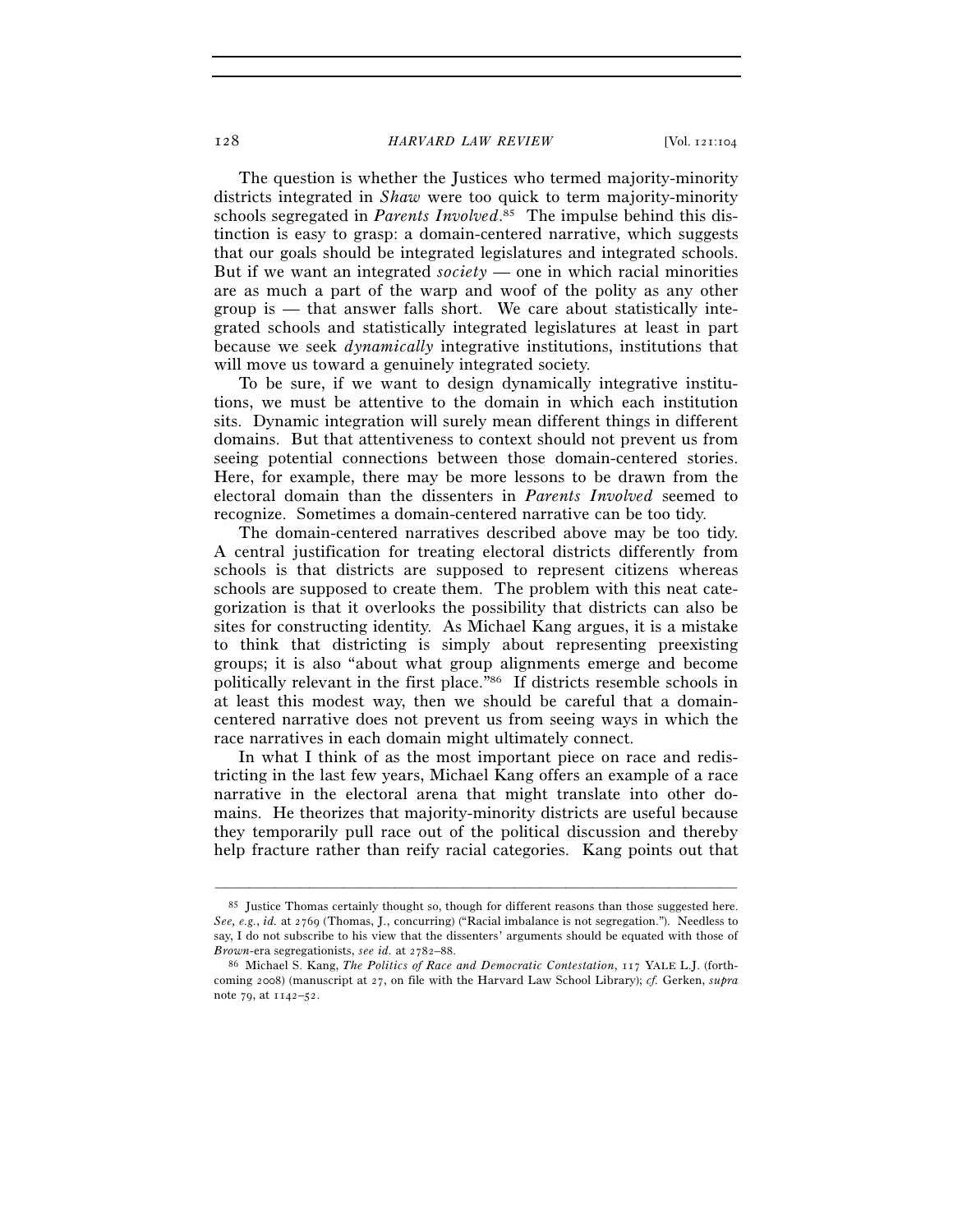2007] *THE SUPREME COURT* — *COMMENT* 129

where voting is racially polarized, racial minorities have every incentive to vote monolithically along racial lines because that is their only hope of electing their candidate of choice. The result, writes Kang, is that race becomes a "conversation stopper": "politics freeze along the axis of race, crowding out room for deliberation and presentation of choices for the public along other dimensions of policy and identity."87

Kang argues that the solution to this problem is majority-minority districts. In such districts, Kang points out, it is all but a given that the minority group's candidate of choice will win the general election. That means that minority voters can enjoy the luxury of division and debate during the primary.88 Rather than coalescing behind a single candidate, racial minorities can choose among different platforms and debate the "more optimistic question of who [their] candidate of choice will be."<sup>89</sup> Racial minorities, in other words, are able to engage in the usual stuff of pluralist politics. They can thus identify themselves as "temporary, contingent members of self-formed groups,"90 something that would be impossible  $-$  or at least unwise  $-$  during a general election. On Kang's view, majority-minority districts temporarily displace race, allowing racial minorities to politick the way any other group politicks.

Note how Kang's claim connects to the questions raised by *LULAC* and *Parents Involved* about the relationship between association and expression. Kang's argument is that the state's choices about how to group voters affect how voters experience and express racial identity. Suggesting yet another variant of displacement as a source of power, Kang argues that one form of association — majority-minority districts — usefully places race in the background for some part of the electoral cycle. He also suggests that other strategies for grouping voters — majority-white districts — may foreground racial concerns in a destructive fashion. If Kang is correct, districts that are not statistically integrated may nonetheless be dynamically integrative for reasons that have little to do with whether they produce a legislature that looks like the polity.

An unduly tidy vision of domains would prevent us from asking whether the dynamic that Michael Kang identifies in majorityminority districts applies to schools as well. Given the limited and sometimes conflicting evidence that exists on this question,  $91$  all I want

<sup>&</sup>lt;sup>87</sup> Kang, *supra* note 86 (manuscript at 30).<br><sup>88</sup> *Id.* (manuscript at 32).<br><sup>89</sup> *Id.* (quoting MINOW, *supra* note 72, at 96) (internal quotation mark omitted).<br><sup>91</sup> Both sides of the debate in *Parents Involved* agree

mixed. *Compare Parents Involved*, 127 S. Ct. at 2776 (Thomas, J., concurring), *with id.* at 2820– 21 (Breyer, J., dissenting). Moreover, these studies have tended to focus on concrete measures, like